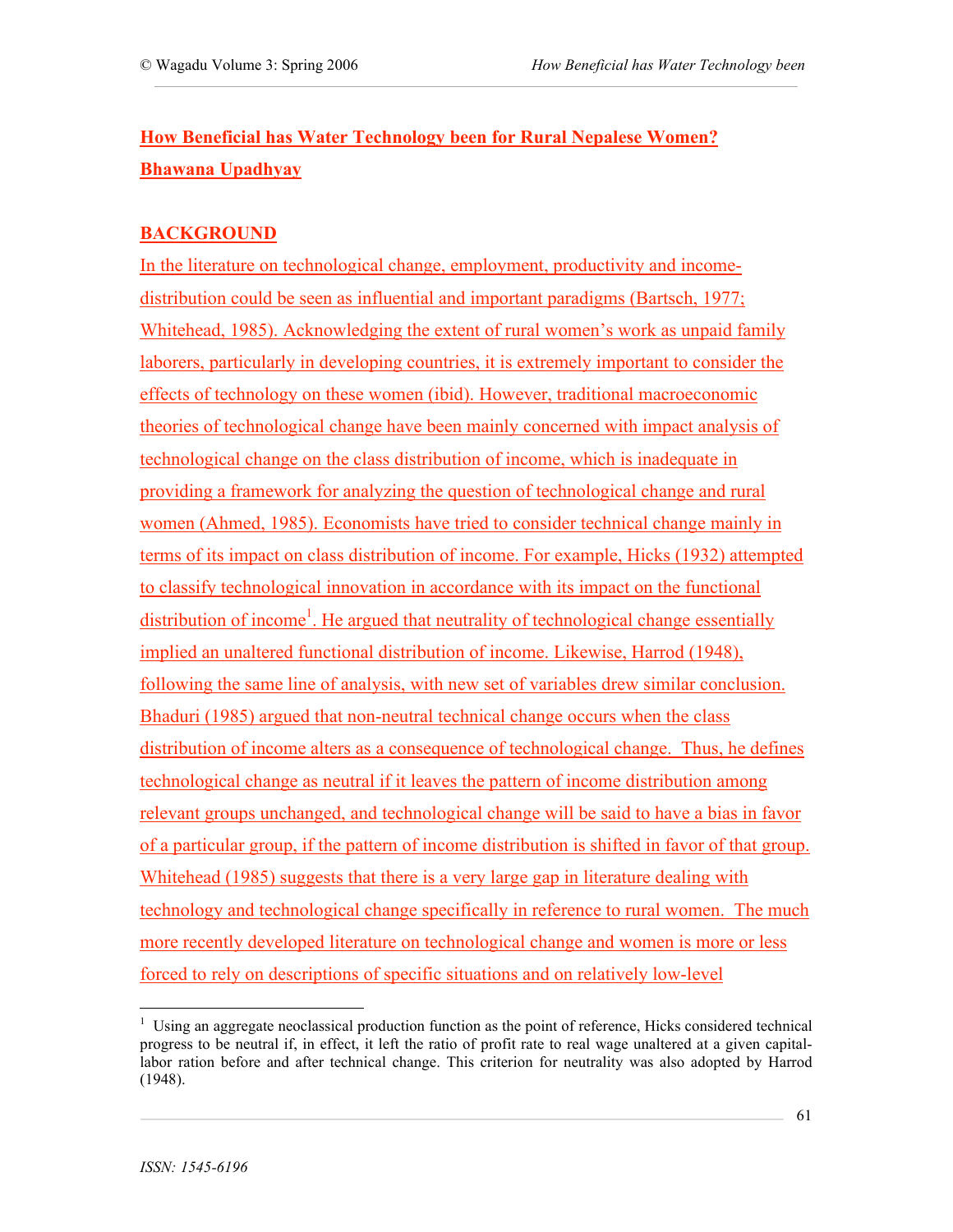generalizations about empirical association of men with advanced technology and of women with backward technology. She also emphasizes two reasons on how traditional employment models fail to examine the processes affecting working conditions and work burdens of family labor. First, they lack a model for the propensity to work of household labor and secondly, they are unable to take account of the fact that family labor is primarily the labor of wives and children.

Women in Development (WID) analysis has often portrayed women as passive victims of both development and wider social subordination while gender analysts have been trying to understand not only the ways in which conjugal contracts disadvantage women but also how they struggle to improve their position, to renegotiate implicit contracts and social relations and in this access to technology plays a crucial role (Jackson, 1995). An example of the dilemmas in technology choice posed by gender analysis is illustrated by the debate about the welfare effects of mechanized grain milling in Asia. Some authors, for example Harris (1979), have seen this as negative on the grounds of the employment displacing effects on poor women and have argued for small scale intermediate technology approaches to milling (Ahmad and Jenkins, 1989).

Besides, it is often argued that technological change has unfavorable effects on rural women (Palmer, 1978; Dey, 1975; Whitehead, 1985). For example, on analyzing the effect of high yield variety (HYV) technology on women, Palmer (1978) argues that jobs like land preparation, harvesting and some processing are the easiest to mechanize and that where mechanization is introduced, female tasks become male jobs<sup>2</sup>. Likewise, hand pounding of grain—which used to be women's job—has been replaced by rice mills which employ men, thereby displacing female labor in many developing countries.

In the literature on irrigation technology in Nepal, effects of irrigation technology on women is by and large missing. For example, studies by Shrestha (1981), Parajuli (1999), Shah et al (2000) and Koirala (2001) completely overlooked gender dimensions. Ramaswamy and Sengupta's (2002) study on impact of treadle pumps on men and women's lives in Nepal *terai* is relatively comprehensive. They argue that access (ownership and use) and exposure to technology has connected men to new knowledge

 $2^2$  For more on female labor displacement through introduction of mechanized food processing, see Collier et al. (1974), Timmer (1973) and Harriss (1977).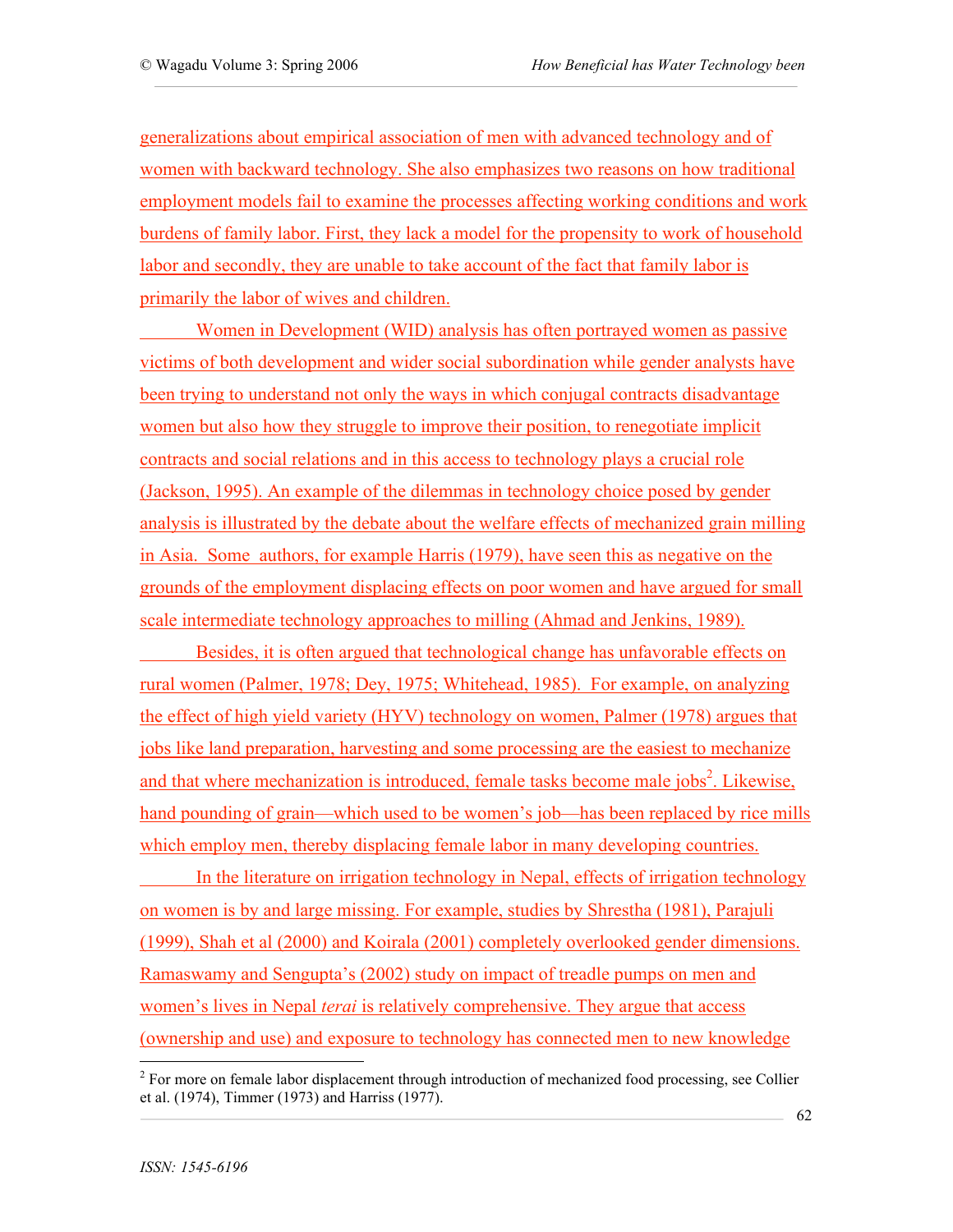systems, enlarging their domains. A corresponding trend in women's lives appears to be slow to occur. However, treadle pump has influenced a segment of women by giving the larger roles in irrigation and marketing. Treadle pump also helped create new roles for women by enabling them to emerge as micro-entrepreneurs. The study suggests that the impact on poor farmers has been profound as the pump helps alleviate their economic hardships and bring marked shifts in their identities. They conclude that treadle pump is one of the few technologies to have broken the rigid gender division of labor.

In late 1970s and 1980s, some writers (Palmer, 1975; Germain, 1976; Stevens, 1985; Dey, 1975; Olin, 1977; Mies and Shiva, 1993) pointed the ways in which women are suffering negatively from technological and socio-economic changes brought by the development process. However, Ramaswamy and Sengupta (2002) argue that women who are empowered by the technological change would seek paths to forge ahead and therefore the impact is not universal, it is context specific. Though Ramaswamy and Sengupta (2002)'s study is relatively comprehensive, the study has overlooked the effects of treadle pump on the rural women of different classes and gender relations within the respective class. Moreover, the study has showed the general impact of treadle pump and completely overlooked the change brought by it in intra-household gender relations in terms of relative changes in access to income, food consumption and workloads. Complementing and deepening the study of Ramaswamy and Sengupta (2002), this study tries to address those concerns.

## **FRAMEWORK OF ANALYSIS**

Whitehead (1985), on the conceptual ground, argues that there is an analogy between class and gender as systems of inequality and hierarchy in rural societies and postulates that technological change is not indifferent to gender anymore than it is to the class. She adds that the most significant forms of technological change affecting women are not innovations aimed directly at them, but rather are the indirect consequences of planned and unplanned innovation in the rural production system. Whereas, Bhaduri (1985) suggests that there is a set of conditions identified for quantitatively capturing the impact of technological change on the welfare of rural women. This impact has been defined in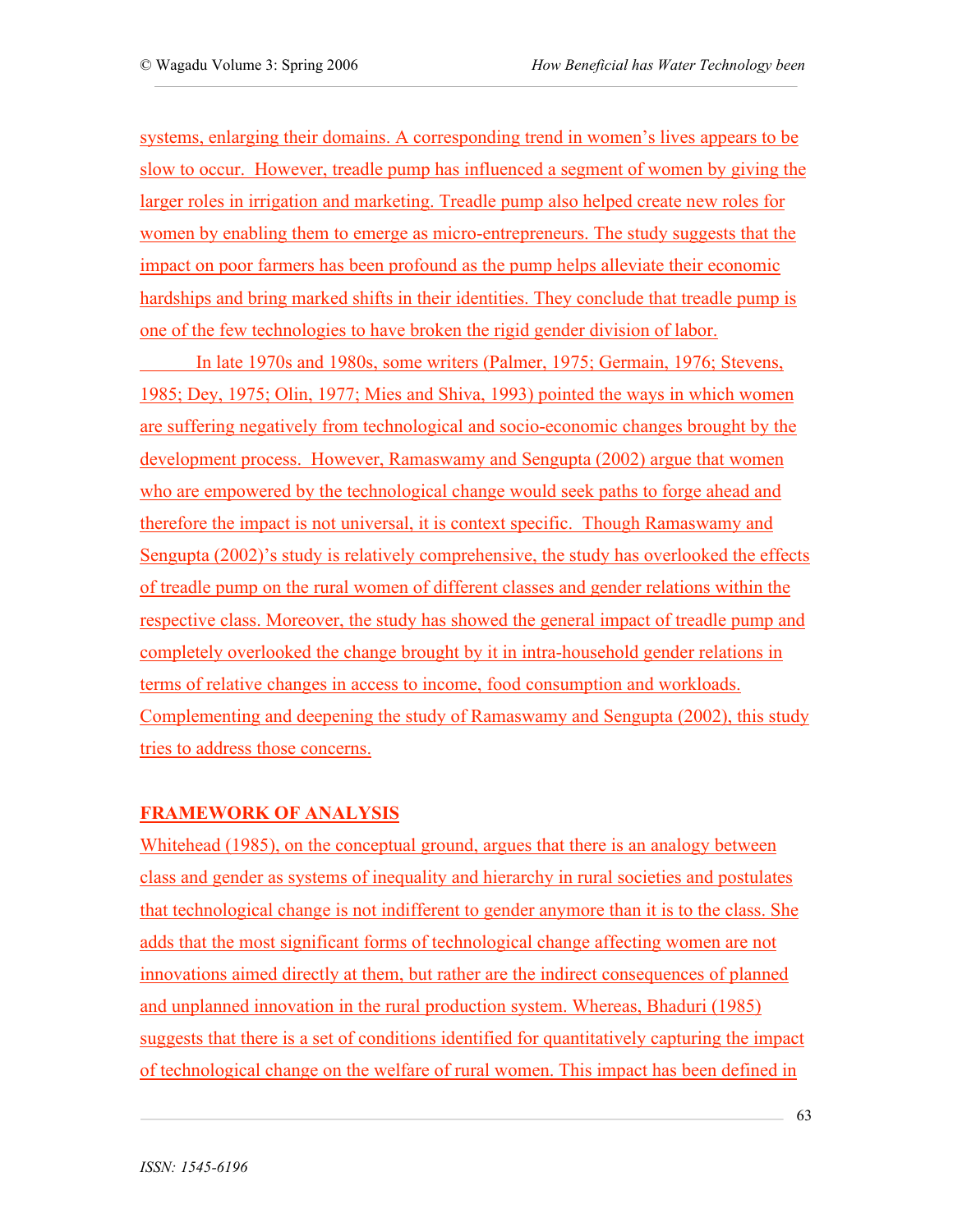terms of income and time deposition comparisons, before and after the technological change. However, analyzing the impact of technological change using household as a unit of analysis would be misleading as it wrongly assumes that the needs and well-being of each family member regardless of sex, age or economic status get equal consideration and that each member gets an equal share of the household's supply of goods and services (Agrawal, 1984, 1985; Banerjee, 1985).

Agrawal (1980) argues that the introduction of agricultural modernization schemes has affected rural women in developing countries in general. If this modernization effect is seen at household level, the effect of technological changes on women may be overlooked since the effect on them may be different than on men. Therefore, Agrawal (1985) suggests that, as far as technological change or innovations and their impact on gender is concerned, it is important to look at three types of effect on women and men. Firstly, on their absolute and relative workloads; secondly, on their absolute and relative access to and control over income; and thirdly, on their absolute and relative access to consumption. She also clearly posits that these aspects, especially the latter two, have been largely been ignored in existing studies<sup>3</sup>. To examine these effects, she considered the women in the agricultural sector as belonging to three different socioeconomic class—landless, small and large cultivator households.

Women belonging to landless household category have basically insufficient land to fulfill family's subsistence needs. In addition to their roles as child bearers and as family domestic workers, these women would need to hire themselves out as wage laborers to help provide an adequate income for themselves and their families. This would not apply in the special instances where women of all classes might be physically secluded. Small cultivators belong to those households, which have adequate land for subsistence but have to depend essentially on family labor for cultivation. In this category women have to do their household chores and may also need to do some manual work on the family farm, although they do not have to hire themselves out as wage laborers. As

 $\overline{a}$ 

 $3$  The three types of effects discussed by Agrawal (1985) are very important because of lack of direct association between these three factors. For example, an increase in women's workload cannot automatically be assumed to increase their control over income or their consumption.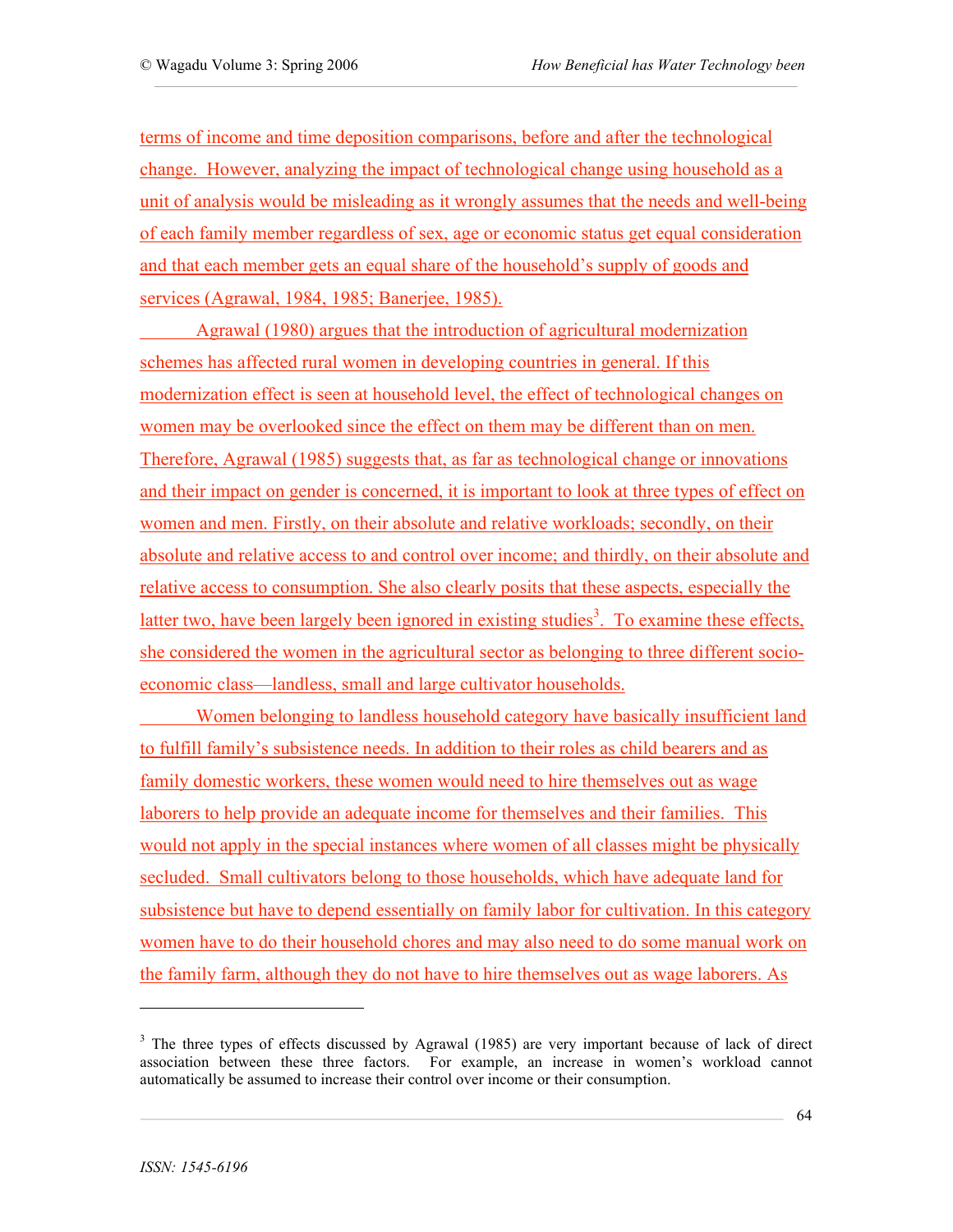for women belonging to large cultivator households, much of the work in the fields is done by hired labor. Women of this class have household activities in common with poorer women, but the burden of domestic work is light in so far as help could be hired for such work. Furthermore, they do not usually need to do manual work in the fields, although they may perform some supervisory work in the fields (Agrawal, 1985). Following Agrawal's concept of classification, this paper tries to look at the effect of treadle pump, particularly on rural women of three different classes in terms of their absolute and relative access to income, food and workloads.

## **METHODS AND DATA**

There is growing recognition in the literature on development studies that a sensible combination of qualitative and quantitative methods can help solve problems that are associated with each type of method taken separately (White, 2002). Generally, qualitative methods are more appropriate for capturing the social, gender and institutional context of people's lives than quantitative methods (Booth *et al.,* 1998). In view of these considerations, the fieldwork research underlying this paper adopted a quantitative approach to gender division of labor additionally to qualitative components, which addressed women's activities, incomes, consumption, workloads, perception and vulnerability milieu at household level.

The study is based on primary data and on literature reviews and personal communications. Six villages, three each from two districts—Siraha and Sunsari of Nepal *terai—*were chosen to conduct case studies. In each village, participatory rural appraisal (PRA) wealth-ranking exercise was conducted, which identified three farmer groups—landless, small cultivators and large cultivators—that served as the sampling frame for case studies. Categorization of the farmers was done based on their existing average arable landholding size in the study villages. Small cultivators are those who have less than 0.5 ha of arable land, whereas, large cultivators are those who possess more than 0.5 ha of arable land. Likewise, farmers who do no possess any land legally were considered as landless category of farmers. A total of six case studies were done, two cases each representing landless, small cultivator and large cultivator categories.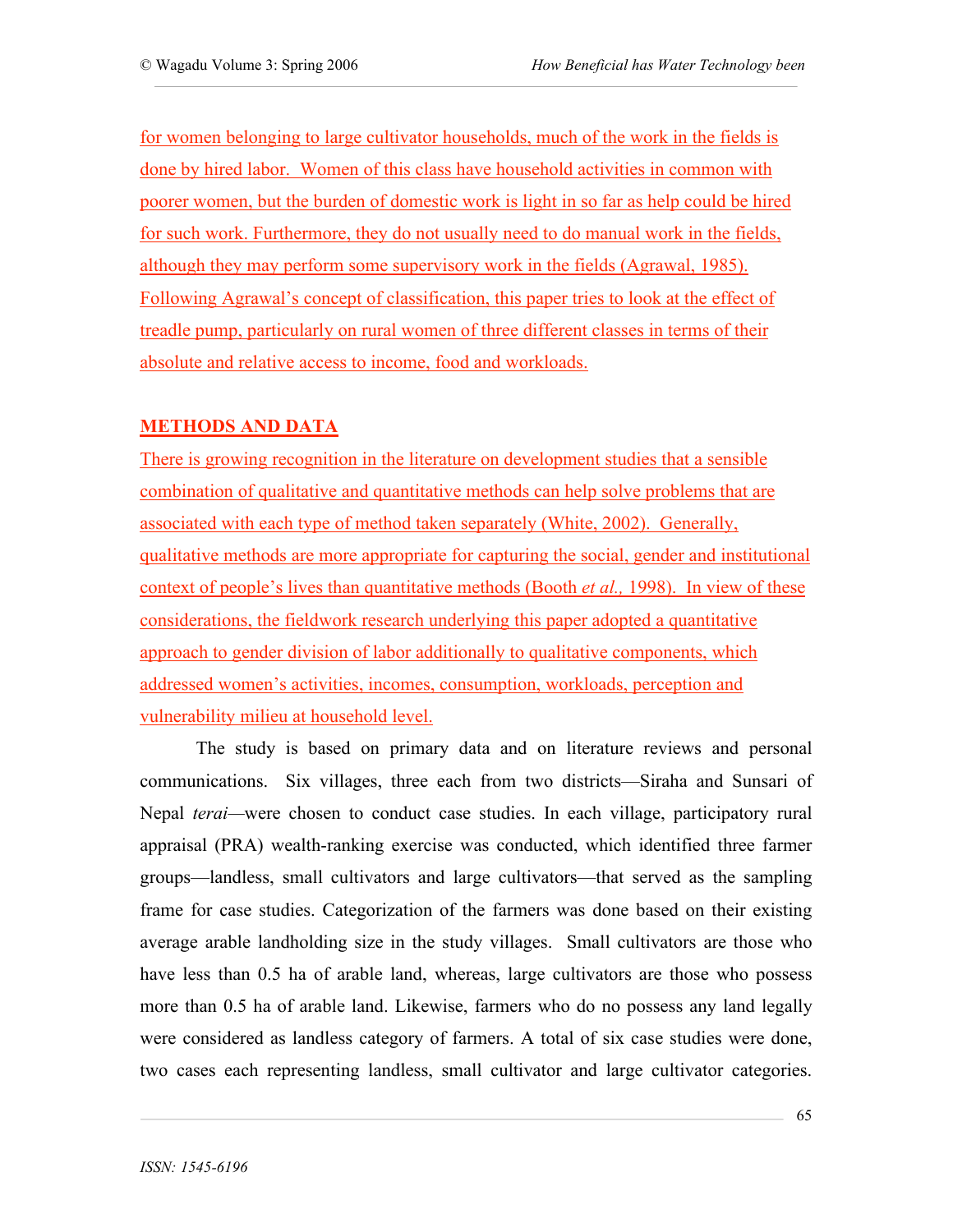Participant observation, in addition to random–spot observation<sup>4</sup>, was done to capture the time allocation pattern of working women and men of households over a 12-hour time period by visiting them randomly after 6 am and before 6 pm in each case study household. The study was limited to these districts primarily because Siraha has the highest number of treadle pump<sup>5</sup> adopters among the eighteen districts, where promotion and dissemination of the treadle pump programs had been done. As for Sunsari, treadle pump dissemination program for landless farmers has been implemented in the chosen villages with the help of Local Initiatives for Biodiversity Research and Development  $(LI-BIRD<sup>6</sup>)$ . Treadle pumps in these districts are mainly used for irrigating vegetables. Technology promoting agencies in collaboration with local organizations are involved in the promotion of this irrigation technology with programs mainly focused on income generation and nutritional security. The capital investment required for the installation of the treadle pump used in the study locations was Nepalese Rupees (NRs)  $1,500^7$ , which is less than  $1/10^{th}$  of the cost of a diesel pump. Several focus group discussions were

 $\overline{a}$ 

<sup>&</sup>lt;sup>4</sup> Random spot-observation mainly helps to get the accurate picture of gender division of labor in the farm and households of the case study villages. Random-spot observation of time allocation is a method of survey of each adult member of the household using random visits to work spots during a 12-hour period usually between 6.30 and 18.30 hours (Paolisso and Regmi, 1992).

 $<sup>5</sup>$  Treadle pump (TP) is studied in this research as an irrigation technology. TP is a simple human powered</sup> device particularly ideal for fragmented land common in developing countries. It operates as a suction pump to lift groundwater from shallow aquifers. It consists of a couple of pistons that are placed inside two cylinders. Once the operator stands on the treadles and thereby presses the pistons up and down in a rhythmic motion, water gets lifted up to the pump and gets discharged. A seventy-six mm pump is capable of maintaining a discharge rate of one liter per second up to a suction limit of 8.5 m. A basic metabolic rate (BMR) of 92- 112 watts is required for comfortable pumping activity. Pumping for twenty minutes and resting for next ten minutes would allow a healthy person to pump comfortably for 5-6 hours a day, which means that up to 14 m<sup>3</sup> of water could be pumped in a day (Upadhyay, 2004; Orr et al, 1991; 2000, Mehta, 2004).

<sup>&</sup>lt;sup>6</sup> LI-BIRD is a non-profit making, non-governmental organization (NGO) committed to capitalize on local initiatives for sustainable management of renewable natural resources and for improved livelihood of people.

<sup>7</sup> In 1995, US\$1 was equivalent to NRs. 51.89. In 2003 the rate has slid to US\$1= NRs. 74.35. In September 2004 US\$1 is equivalent to NRs.74.84.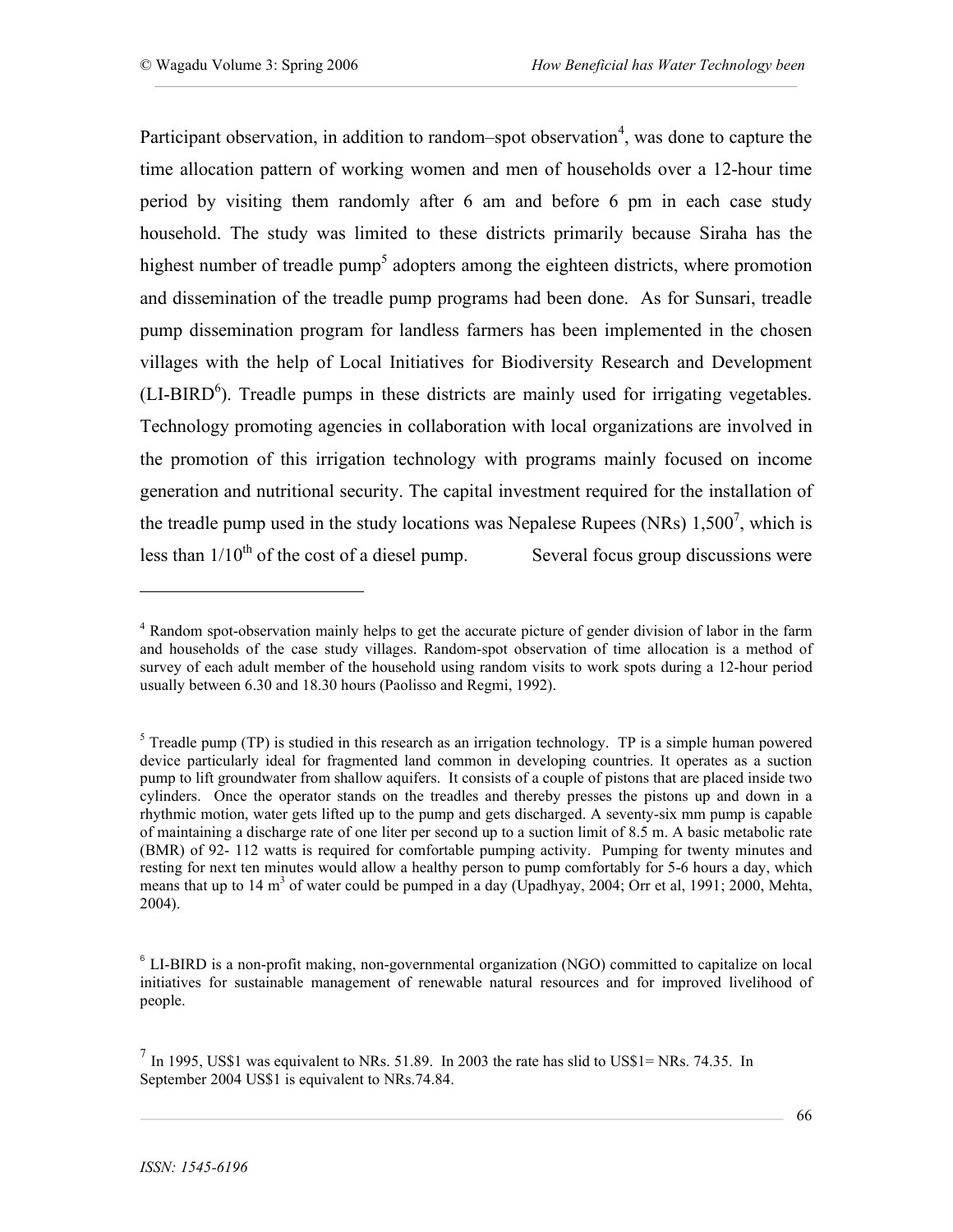done with the women farmers of landless and small cultivator households. The study mostly used unstructured questionnaires and informal group discussions to generate qualitative data which bear particular significance in relation to the need to analyze women's own perceptions and responses in relation to their work in general and the effect of use of treadle pump in particular. Qualitative research methods, with roots in anthropology and sociology, are particularly useful in generating new insights into processes involved in determining livelihood strategies and vulnerability (Korf, 2004).

### **STUDY AREA PROFILE**

Sunsari is one of the densely populated districts of Nepal. Total area covered by the district is 1,257 sq. km. and total population is 625,633. During the decade of 1991 to 2001, population growth rate per annum of the district was 3.5 per cent, which is more than the national average of 2.1 per cent. A total of 74,541 ha of arable land is available in Sunsari, where majority of the farmers grow paddy. During 2001-2002, farmers were unable to cultivate paddy even in the 39,000 ha of irrigated land due to the drying up of small earthen canals and tributaries, which are the main source of the Sunsari-Morang Irrigation Project (SMIP)<sup>8</sup>. The district is divided into three municipalities and forty-nine village development committees (VDCs). The area of Siraha district is 1,188 sq km with the total population of 572,000. Siraha comprises 108 VDCs and one municipality. All the sample villages represent the *terai*<sup>9</sup> ecological zone and are from the eastern development region of Nepal. A multi-caste society, which represents several ethnic groups like *Bhrahamin, Chettri, Yadav, Mahot*, *Chaudhary* and *Tharu,* is common in the

 <sup>8</sup> SMIP is the district sector irrigation program and operates in the *terai* of south-eastern Nepal, and has about 65,000 ha under the command of the Chatara Main Canal (CMC), which is fed from the Koshi river—the largest river of Nepal. A series of secondary canals, running north to south, take the water from the CMC into the command area, which extends almost to the Nepal/India border, some twenty km to the south.

<sup>&</sup>lt;sup>9</sup> The *terai* region refers to the southern lowlands of Nepal, which form part of the Gangetic plain. The total population of *terai* was 10.7 million in 2001, which was 39 per cent of the country's population then. The *terai* weather is characterised by hot and wet summer and mild winter. It was thinly populated prior to 1960s but after the eradication of malaria and government resettlement program, extensive migration from the middle hills has taken place, giving rise to significant deforestation in subsequent years.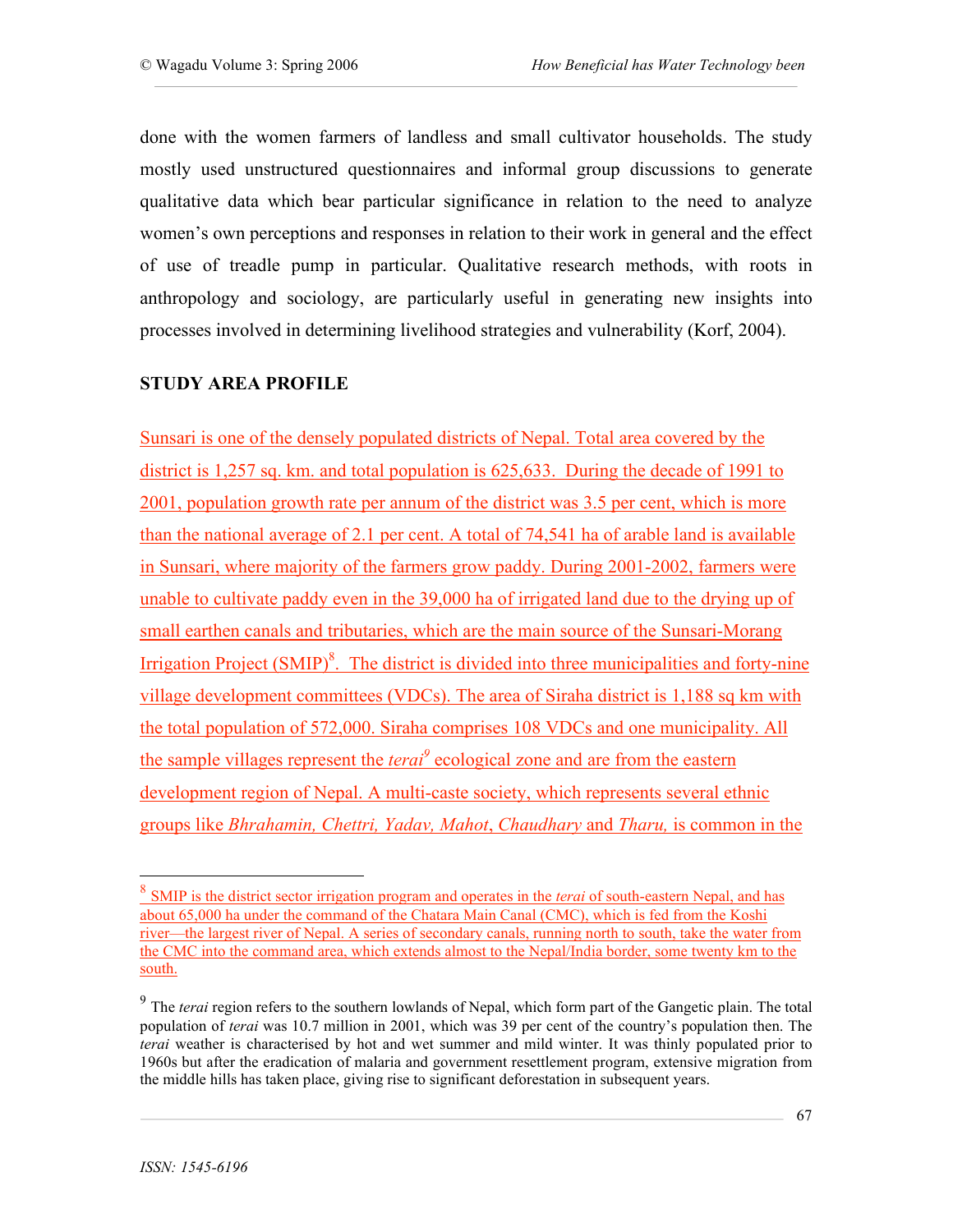study locations*.* Farmers make their living by subsistence rain-fed paddy cultivation, which provides the principal staple food. There is no significant difference in land use and cropping patterns between and among the six villages because they fall in the same agro-ecological zone. Wheat, maize, lentils, mustard and vegetables are other subsidiary crops. The arming system in the study villages is still guided by the traditional practices. *Inaar-dhenkul,* which is common in both districts, is the traditional water harvesting practice wherein farmers dig an open well and draw water with the *dhenkul*. Men operate the *dhenkul* with big buckets for lifting water from *inaars—*local name for wells whereas women operate with small buckets from same *inaars.* In addition, few community wells are in operation, where farmers irrigate in collective form.

# **IRRIGATION DEVELOPMENT AND EVOLUTION OF MICRO-IRRIGATION IN NEPAL**

With a view of estimating poverty, the Nepal Living Standard Survey (NLSS) revealed that forty-two percent of the population lived below the poverty line (NPC, 2004). Apart from its high incidence, poverty situation in Nepal is characterized by wide variations between urban and rural areas, ecological zones, development regions, gender, ethnic and caste groups. Many communities, particularly in rural areas, suffer from low literacy, widespread nutritional deficiencies and scant access to safe drinking water and sanitation, despite the fact that Nepal has surplus water resources for both surface and groundwater development. Only forty per cent of the total cultivated land is irrigated and the total cultivated area is 2,641,000 ha. Despite having abundant water, Nepal is making use of less than eight percent of its total water resources potential (Koirala and Thapa, 1997). Likewise, of 1.8 million ha available for irrigation, surface water infrastructure covers 0.9 million ha and groundwater about 168,000 ha.

*The development of irrigation in Nepal has been categorized into four phases; prior to mid 1950s; from 1956 to 1970s; from early 1970s to 1980s; and, from mid 1980s to present (Shah, 2001). In the first phase of irrigation development, farmers of both hills and terai had their own developed irrigation facilities. These systems were basically meant for supplementing irrigation of main crop and were managed by the community*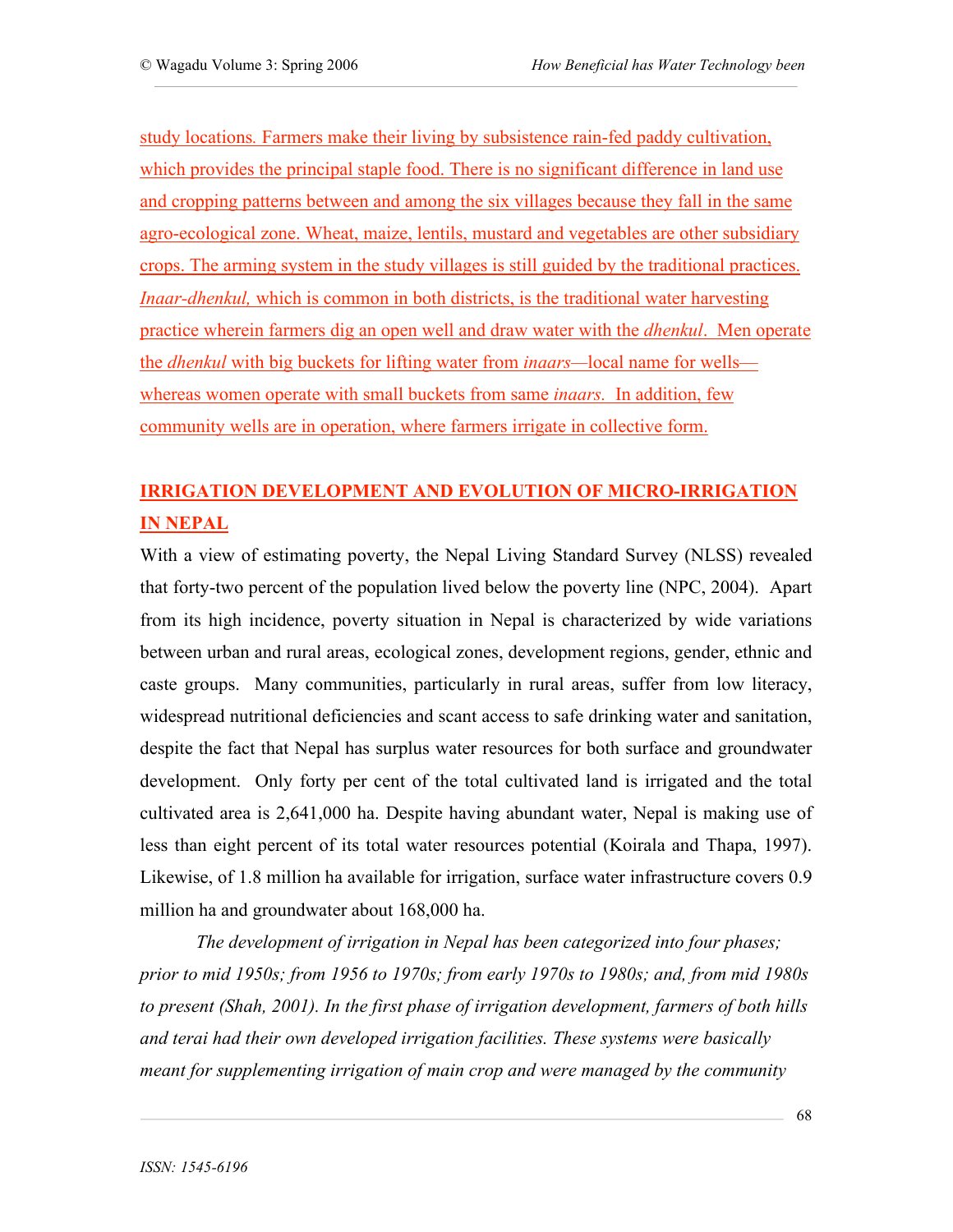*people with their developed norms and rules. These systems are still in existence in remote hills of Nepal. During the second phase, emphasis was on construction of irrigation infrastructure in the form of government–financed medium and large projects. Development of diversion weirs and main canal distribution systems followed the traditional farmer-developed model. Likewise, in the third phase, extensive development of command areas through the expansion of irrigation infrastructure and rehabilitation of farmer built and managed systems took place. Finally, in the fourth phase, focus has been on more integrated development of land and water resources, which incorporates renovation and expansion of farmers-managed systems with beneficiary participation, development of groundwater where surface supplies are seasonal, use of other forms of improved agricultural technology and involvement of non-governmental organizations as implementing agencies. During this phase, his Majesty's Government of Nepal (HMGN) assigned Agricultural Development Bank, Nepal (ADB/N), the job of promoting microirrigation. International Development Enterprises (IDE), an international nongovernment organization (INGO), signed an accord with ADB/N in early 1990s to promote micro-irrigation. Since then IDE has been implementing the low cost drip irrigation program in Nepal for smallholders in collaboration with community-based organizations. And within the same framework, IDE has started the promotion and dissemination of the treadle pump program since 1992. IDE develops and markets low cost irrigation technologies that help rural men and women farmers enhance their income by increasing farm productivity. As the stepping-stone of its intervention strategy, IDE in Sunsari and Siraha districts has been motivating farmers, particularly women farmers, towards formation of self-help groups (SHGs) for vegetable cultivation using treadle pump.*

#### **THE TREADLE PUMP PROGRAM**

IDE began the testing of treadle pump in Nepal *terai* in 1993 and since 1994 it has gone for full scale marketing in 10 districts of central and eastern *terai* with the financial support from Inter Church Organization for Development Co-operation (ICCO). Treadle pump promotional and dissemination activities in Nepal *terai* were started in late 1993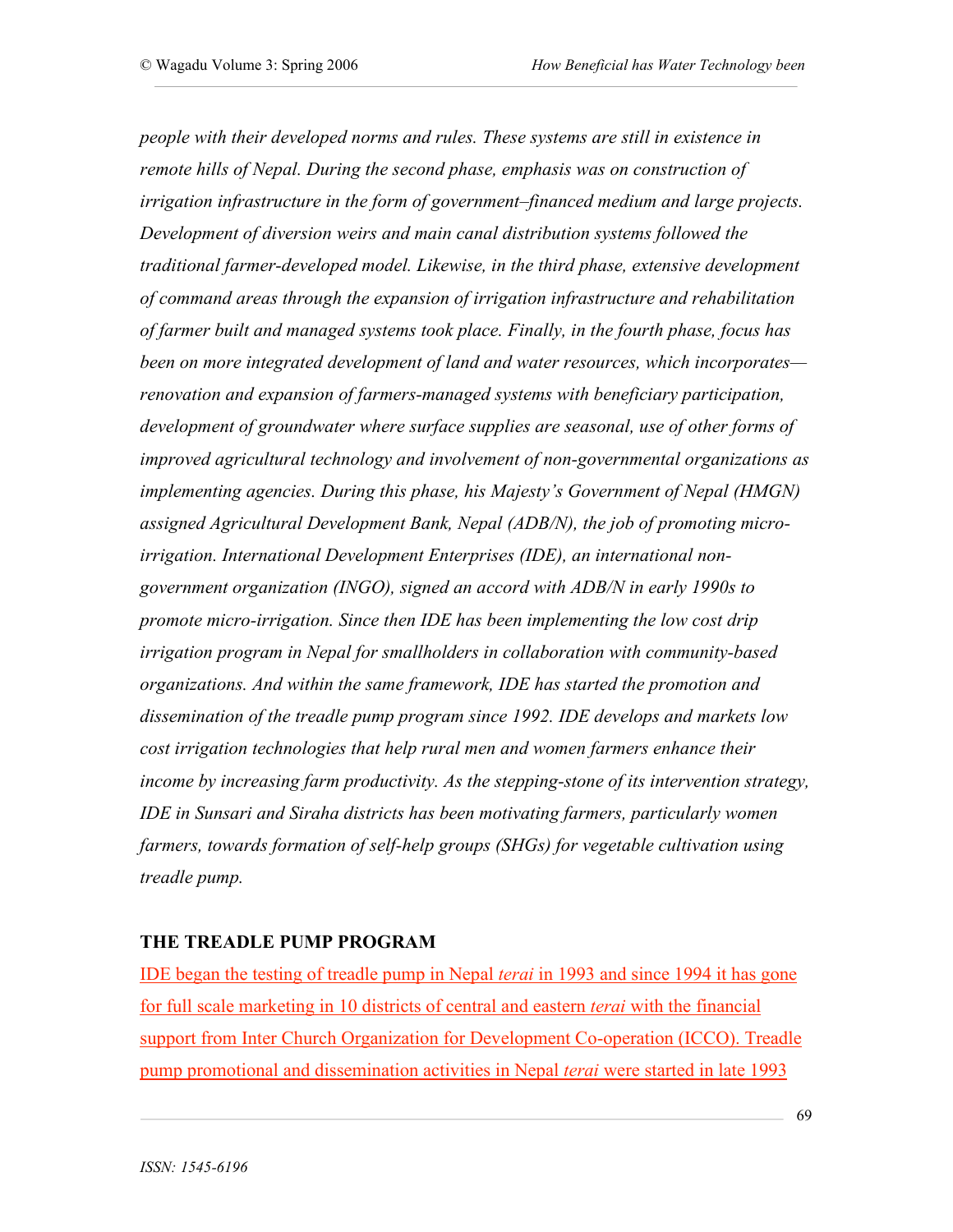and early 1994 in eighteen districts but the adoption rate upsurged only after 1995. The total number of adopters in year 1993/94 in Siraha was less than eighty, which was still highest compared to other districts then. Now, the total number of treadle pump in operation in Siraha and Sunsari is 11,491 and 1,290, respectively. There are more than 35,000 treadle pump users in eighteen districts of Nepal *terai* (IDE, 2004). The treadle pump irrigated area so far has been about 4,187 ha in these districts. The number of the leader farmers is thirty-six with twenty per cent of women representation. As of 2003, there were more than 400 SHGs formed in connection with vegetable farming training under treadle pump. These groups were able to accumulate sums equivalent to US\$ 50,000 in their saving accounts. In the early stage of the marketing, IDE developed the supply chain of three manufactures and now there are 274 dealers and 943 installers in total. For demand creation, IDE has adopted several promotional activities like, farmer's demonstration plot, target group meetings, motivation and interpersonal communication, coordination meeting with VDCs and line agencies and NGOs, farmer tour and agricultural support, follow up services, etc. During the period of 1992-94, IDE was only concerned about its marketing strategies of treadle pumps but later developed farmer supportive programs in collaboration with other local institutions to provide farmers with technical know-how on vegetable farming. This approach has been successful in motivating farmers for the adoption of the technology. Figure 1 depicts the rising trend of the rate of adoption since the treadle pump program started. After 1995/96 the trend has raised dramatically and remained stagnant from 2000 onwards. Since last two years, IDE has started Market Development Service Project (MDSP), wherein farmers are provided with market information. Fostering linkage and co-ordination between and among SHGs, input and output service providers and extension workers are among the strategies of MDSP. Besides, developing network among several stakeholders and pump installation demonstrations are done on a regular basis.

*Figure 1. Yearwise total number of adopters, Nepal terai*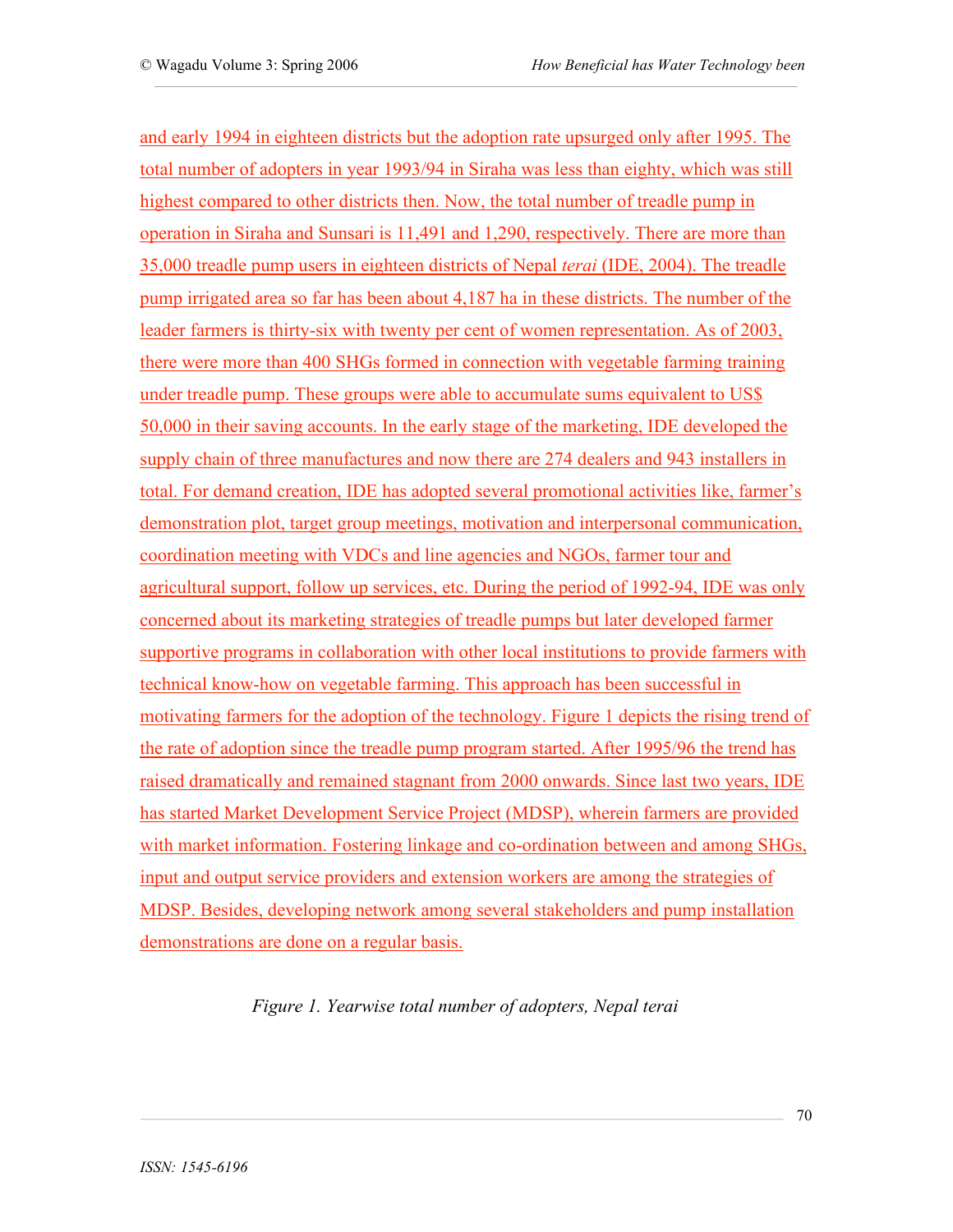

Qualitative discussion with key informants revealed that the adoption rate in the study locations soared mainly due to the inducement of the organizations promoting the technology. A very few (less than two per cent) of farmers adopted the technology on their own. These beneficiaries reasoned that they were not informed by any organization but bought the system after considering neighbors' beneficial experience with the system. Data on districts, where adoption rate has been almost stagnant from the beginning of the program, indicates that there might have been inadequate information flow among the users.

#### **CASE STUDY BACKGROUND**

Until recently, the promotional and dissemination programs have been on-going in the case study villages. These villages do not reflect high level of diversity in terms of agroecological, economic, social and cultural aspects because they are located close to the border of each other. The primary reason to select these villages is to capture impact of the technological change brought by treadle pump on three different classes of farmers in general, and on women in particular. Our preliminary discussion with the existing institutions in the region revealed that there are wide range of farmers of different socioeconomic status including landless, migrants, well-off, women farmers, in these districts. Class-based differentiation was done primarily to explore the differential impact of technological change on women of different class. This will also allow the study not to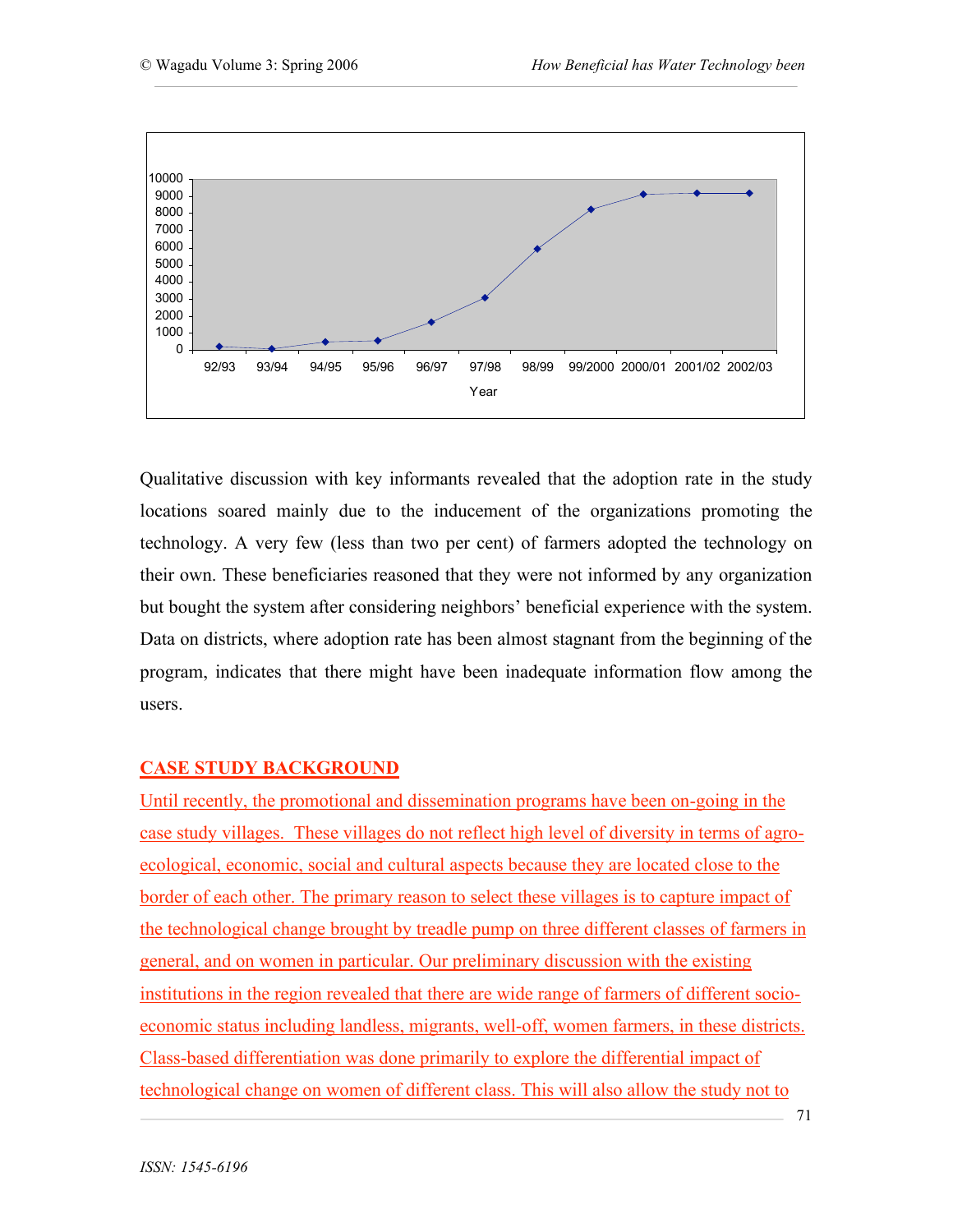look at rural women as a homogenous group. The underlying assumption behind this is that the technological change which benefits men in a household may not always benefit women. Sometimes, it may even be detrimental to women in terms of their workload, access to income and consumption (Agrawal, 1985). It would have been therefore misleading, if the household was taken as a unit of analysis in the study. The common feature of all case study locations is that they share similar village economy. Livelihoods of the farmers of all the locations are predominately rain-fed agriculture based. The average age of female users of treadle pump was thirty and thirty-five years in Sunsari and Siraha respectively, with an average presence of six members in a household in both districts. Excluding landless category, the average land holding size was 0.5 ha with an area about 0.15 ha irrigated under treadle pump. Only five per cent of the adopters in the study locations belonged to large cultivator category with 0.676 ha of an average land holding size. This implies that majority of the treadle pump owners of all villages are small cultivators. Out-migration is common in all locations. No significant difference is observed in terms of gender division of labor and decision-making roles.

#### *Case Study (CS) 1—Landless Household*

*Kokaram and Phuleshoridevi Chaudary are landless farmers of Chimdi VDC of Sunsari district. They live in a small hut with a daughter and a son. Kokaram works as daily wage laborer for living. They recalled that it was very rough life four years ago. "We used to feed the children only when I could bring some money after day's work. The day when I did not bring anything, my wife has to go to the village to beg some food for children", said Kokaram. "But, there has been considerable improvement in our lives since my wife has joined LI-BIRD group for vegetable farming. She was then endowed with a treadle pump and 0.067 ha of land", he continued while Phuleshoridevi looked on. After participating in vegetable farming, Phuleshoridevi saves NRs 12,000 annually from vegetable selling. Just after a year of participation, Phulseshoridevi was able to invest her savings in opening a small tea stall for her husband. After three years in vegetable business, they were able to lease a plot of 0.33 ha and send their son to school. Now, in the new land both of them cultivate wheat and paddy for consumption. She even pedals*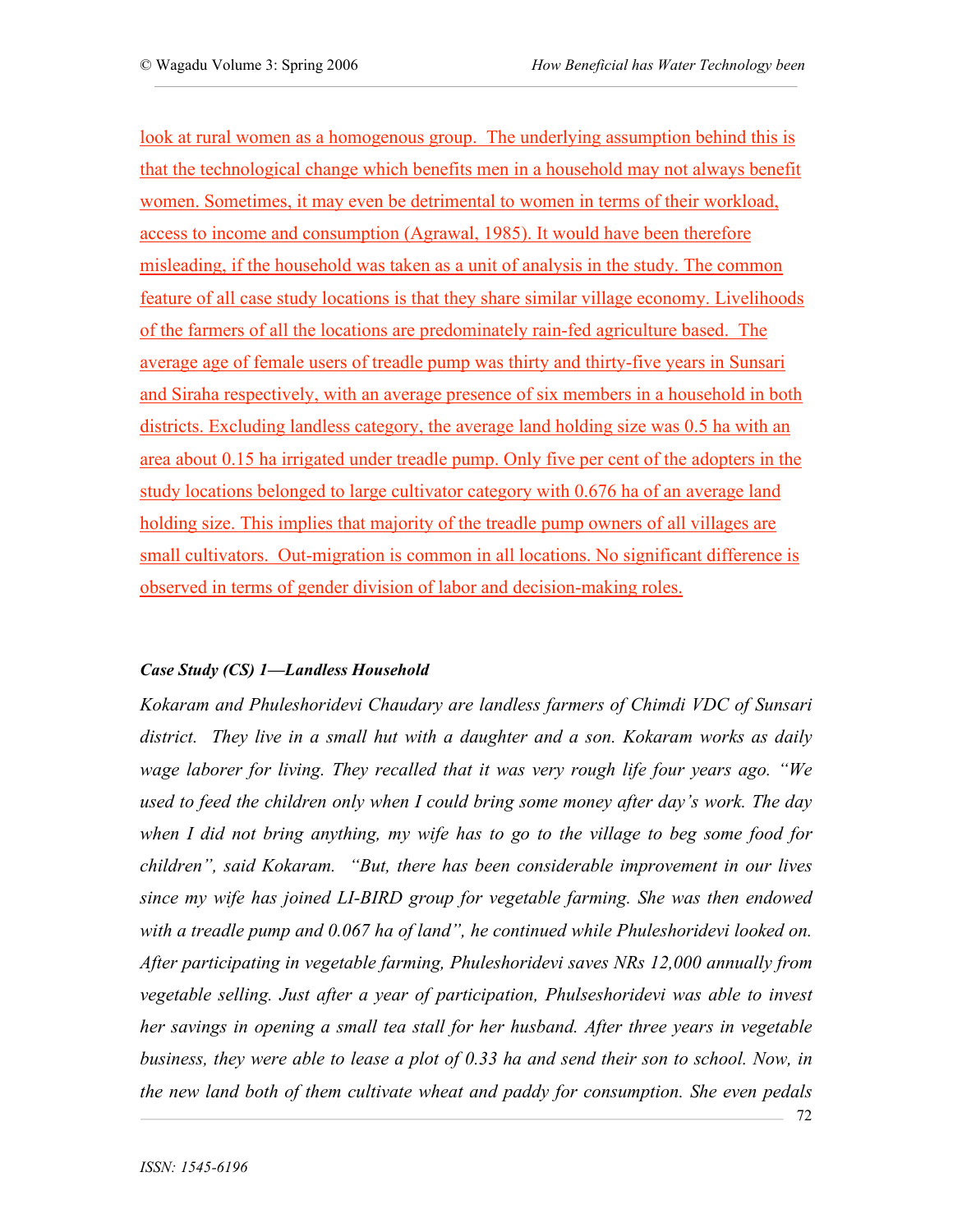*treadle pump for hours to irrigate their paddy field when required. She believes that treadle pump has been an important irrigation technology to harness the groundwater potential, though one has to take rest in between.* 

"We noted that our livelihood has been changed and we are happy about this diversification. Earlier, despite our request for credit, villagers used to decline pointing out our vulnerability. However, these days everyone is ready to support us. Because of this change, we have received recognition from the community people", Phuleshoridevi said. Upon further questioning, she elaborated,"I would like to give credit for this development to LI-BIRD and the pump. Because without owning a land and having irrigation facility how could we imagine to grow tons of vegetables? More importantly, I am managing the vegetable business and have full control over the revenues. My husband does not bother since he controls income which is generated form tea business."

#### **Case Study (CS) 2 –Landless Household**

*Sebaki Chaudhary, a resident of Amahibelaha VDC, Sunsari district, is one of the beneficiaries of LI-BIRD program. She grows vegetables since last four years and she does that for living. Mushroom is among her main crops and she confirmed that in the last year she was able to earn NRs 14,000 from sales. She wants to cultivate mushroom in large scale. When asked her about treadle pump, she admitted that she is happy with the pump as it was quite strenuous to irrigate without it. Her husband helps her especially when he does not have to go for work. Now her husband is also planning to quit working as a wage earner to help Sebaki expand mushroom cultivation. They are planning to lease more land for the mushroom cultivation because Sebaki felt that there is a huge demand for mushroom in nearby cities.* 

 During our discussion, Sebaki recalled her earlier days when she had to sleep without enough food. Now, she is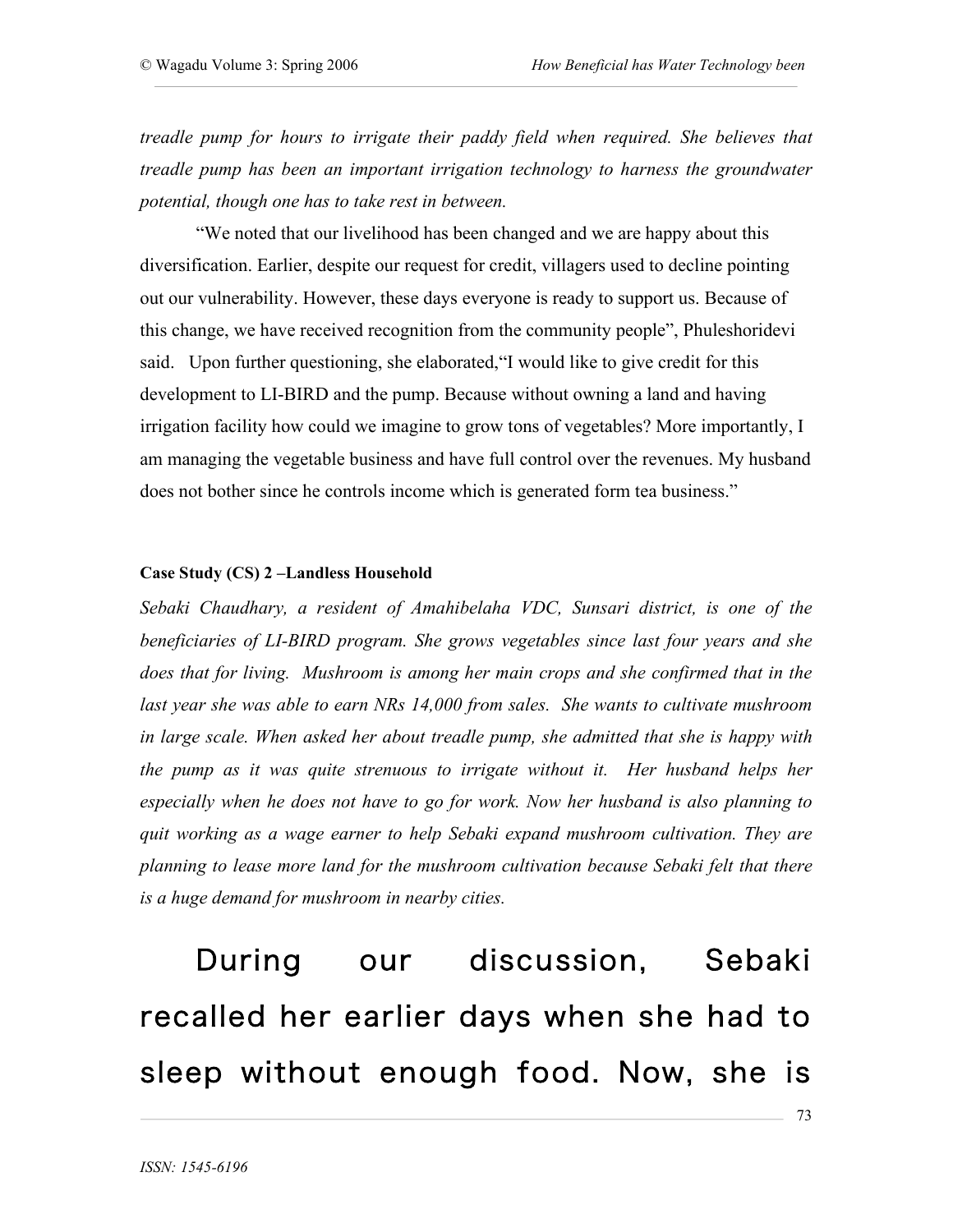happy because she not only has savings but also has gained reputation in the community. Now she enjoys memberships of Nepal Agriculture Cooperative Chimdi, a village level micro finance organization, and a local women group. Sebaki does all the marketing transactions. As she has direct access to cash generated by vegetable selling, she takes care of all household expenses and children's needs. Her husband regularly outmigrates and gets back only after monsoon when the job of laborer can be availed in the village. She feels that all this would have been impossible if farming opportunity under treadle pump had not been offered to her.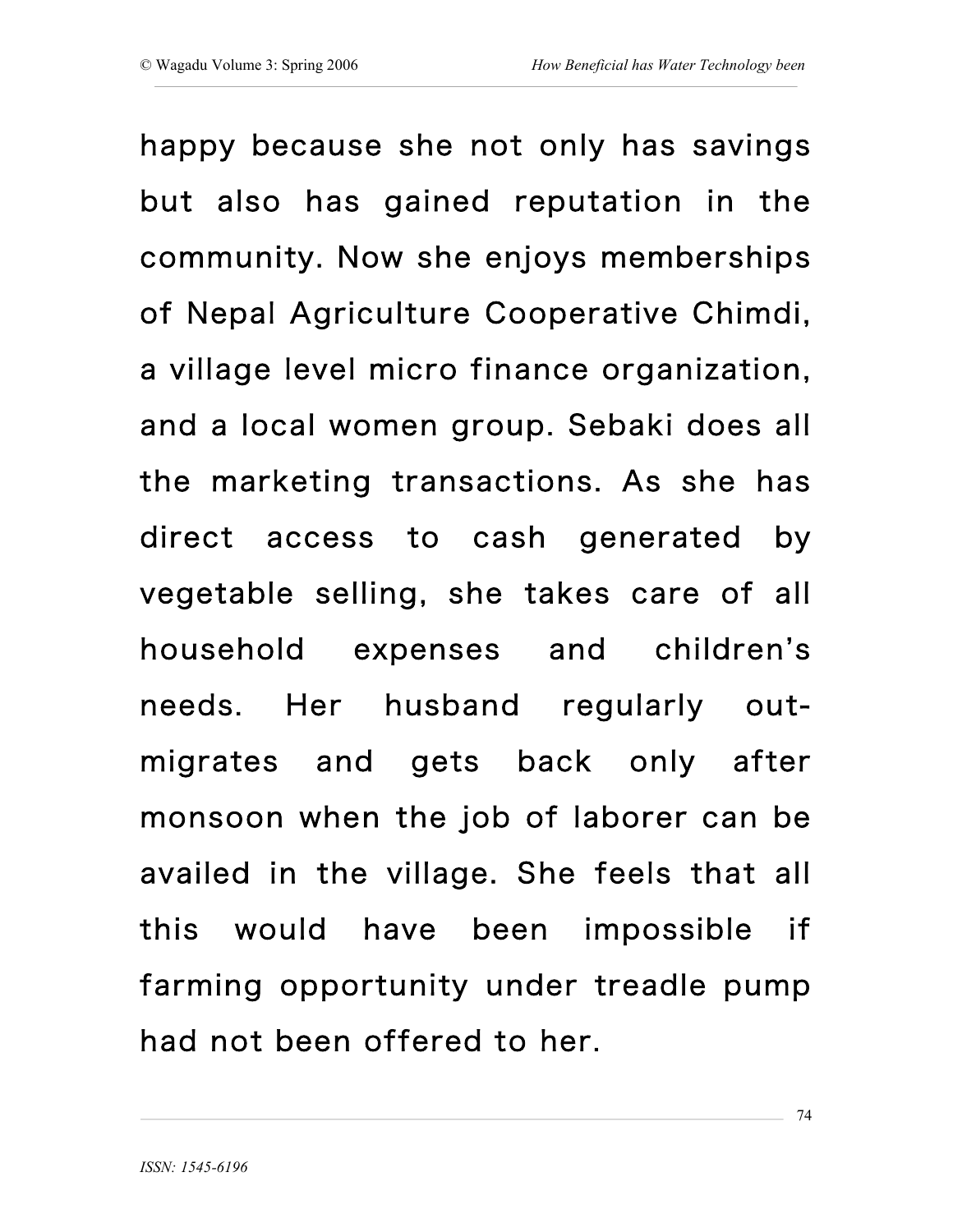## *Case Study (CS) 3—Small Cultivator Household*

*Jaya Yadav of Chimdi VDC of Sunsari district used to live with his wife and mother. He owned only 0.169 ha of land, used for rainfed paddy cultivation. As land used to remain furrow most of the year, he worked as a seasonal laborer to sustain the family. With the passage of time, his family got extended to six members but the income source remained the same. He had problems in feeding his family so he decided to leave for India in search of work.*

*His family members somehow sustained their livelihood with the inadequate and untimely remittances they received. Three years later, he got back from India with some savings, which he had to spend on his mother's gallbladder stone removal. He again realized that he had trouble in sustaining the livelihood. In the mean time, he knew that a local institution called LI-BIRD is offering membership to women for their empowerment through the irrigation technology. He encouraged his wife, Bhubaneshwori, to get the membership as he realized that his wife can receive a loan of NRs 5,000 from the institution for the installation of treadle pump for vegetable cultivation.* 

*Bhubaneshwori and her husband decided to install treadle pump. The family made about NRs 24,000 as net income from vegetable selling in eighteen months. Now, their three kids are going to school and Bhubaneshwori and her husband spend most of their time in the vegetable farm. Bhubaneshwori shared, "Earlier, I did not have any productive work but still felt that I had many household chores to attend to. But, ever since I bought the pump, I feel that I have become more efficient in managing my time. Thus, installation of pump has not increased my workload rather it has taught me how to manage my time effectively. I am very happy and feel that my valuable material asset is the pump."*

*Jaya has realized that the fate of his household has improved due to his wife's contribution to vegetable farming, so she should have full access not only to the income generated but also control over it. Bhubaneshwori said, "My husband has given full*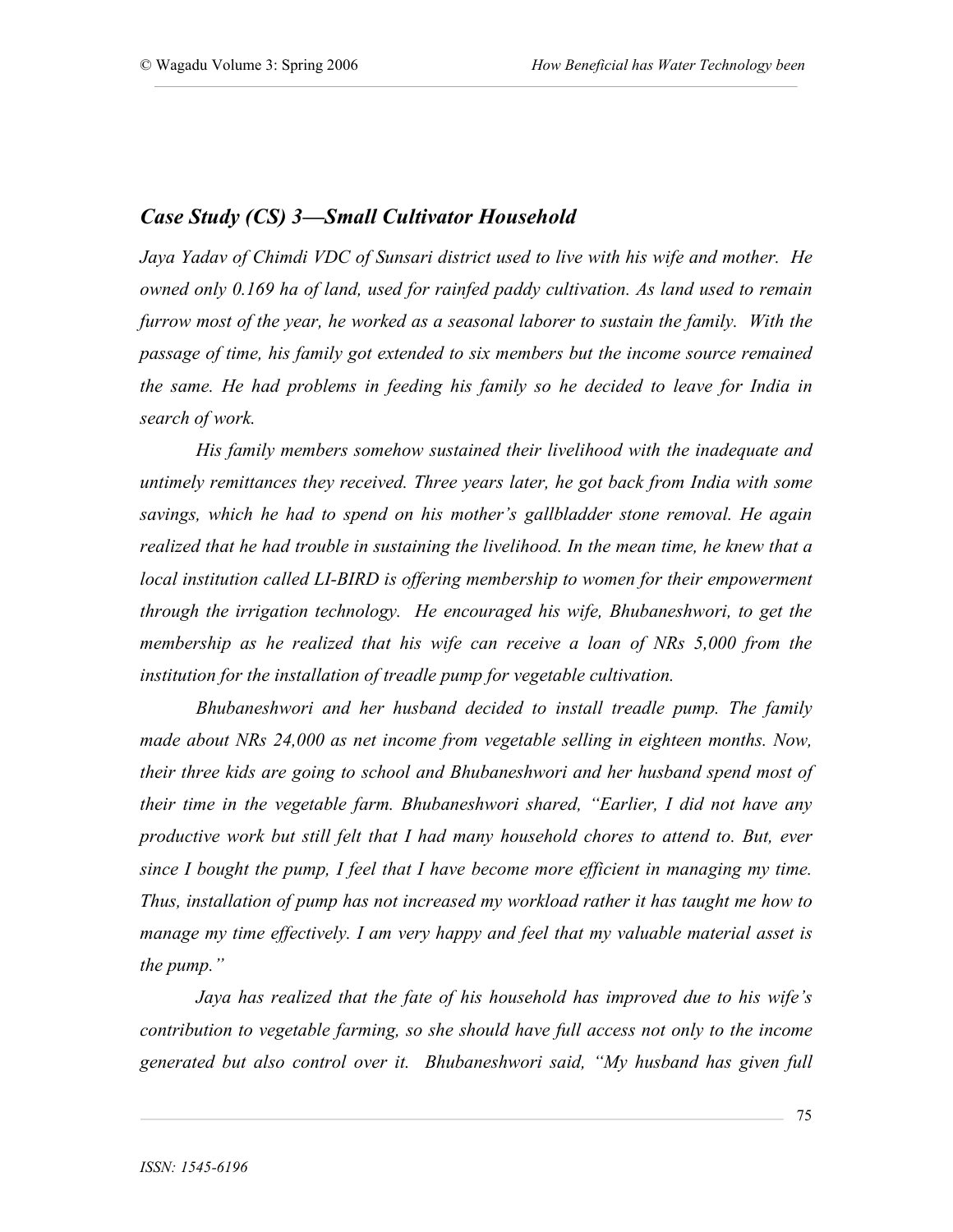*authority to me to spend the cash. He even asks me for money when he has to smoke. I take all the decisions regarding households and farm activities."*

## *Case Study (CS 4)—Small Cultivator Household*

*Sudi Chaudhari, twenty-four, of Durgapur village of Siraha district, is happy with the adoption of treadle pump. She uses the pump in growing vegetables in their plot of 0.169 ha. She stays with her husband Kuhatu, elleven months old son Vim and her inlaws. Their plot remains mostly barren except for monsoon when the family manages to cultivate wheat and paddy.* 

Sudi explained that her husband used to buy vegetables from the wholesale market and sell them in the village with a very narrow margin. This was the only means of their livelihood. When she came to know about treadle pump through her self- help group, she brought this issue into Kuhatu's attention. Kuhatu did not listen to her then and continued doing his business. She was very keen to adopt the system thinking that she can devote some time for seasonal vegetable farming for household consumption and selling for extra income. Sudi narrated, "I was pregnant then and was unhappy with our vegetable consumption pattern. Kuhatu hardly used to bring back the remaining vegetables from the market. He always had the feeling that if he could sell more, he can swiftly repay the credit of the wholesaler. Our thinking was very different: I always think of family's needs whereas, he has a feeling that if cash is generated we could easily buy vegetables, which never happened."

*"Despite my interest in adopting the system, I was not able to get one because I had hardly any savings then. Later, Kuhatu came to know about treadle pump from the village farmers' meeting and decided to adopt even without consulting me. Five years ago, he brought and installed treadle pump in our farm. Since then, I have been using it for vegetable production and taking full responsibility of handling the pump. All the farm related activities are done by me and my mother-in-law, including irrigating the vegetable field. Since we harvest the produce, we first set aside our weekly needs of vegetables for consumption and then let Kuhatu bring the remaining for selling. Kuhatu*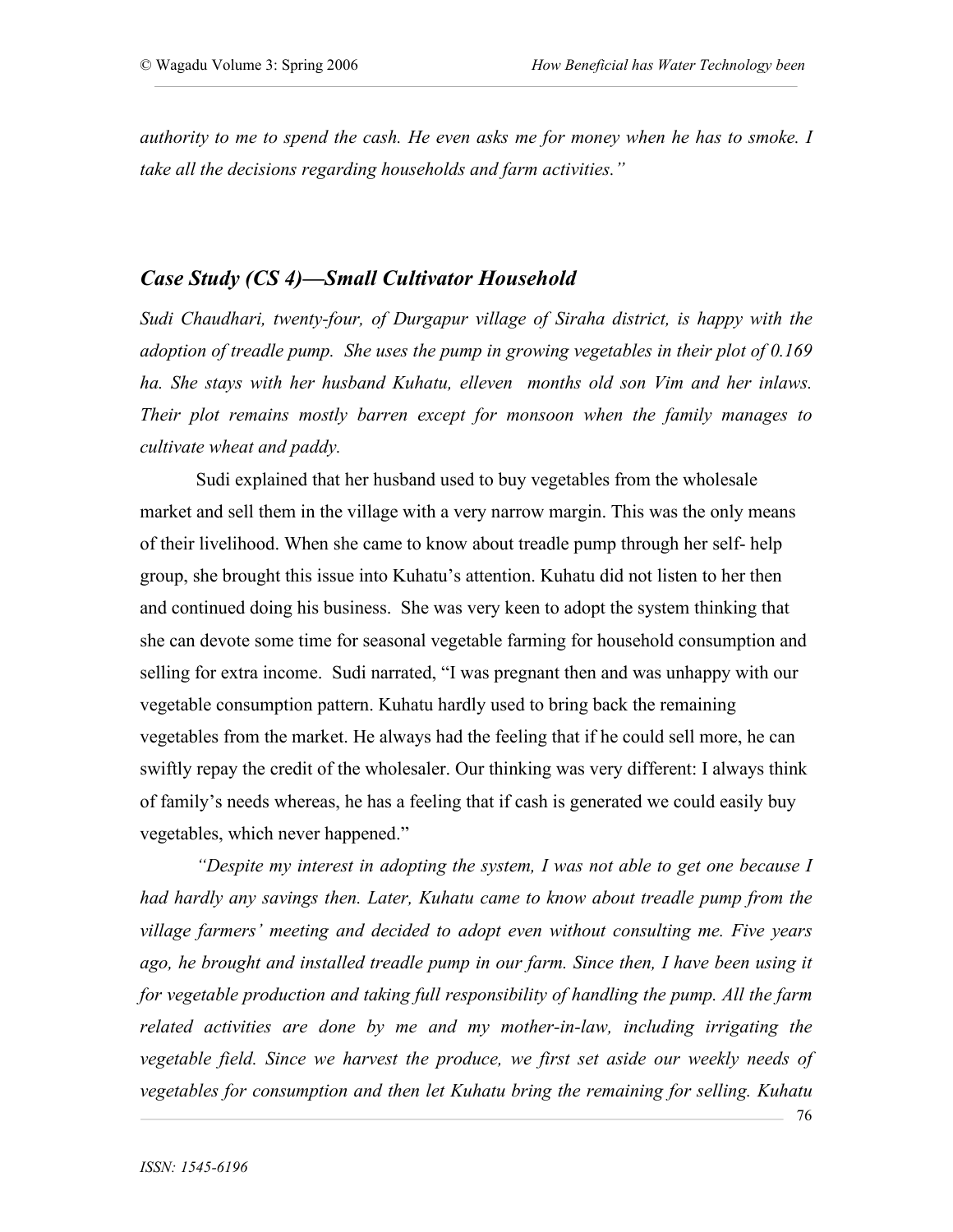*is responsible for marketing the produce. As he sells the produce, he has complete control over income from the vegetables", she added.*

Sudi thinks that if she had the control over income, she would definitely have installed another pump to lease additional land for vegetables farming. She imagines selling vegetables and saving money that she gets from the sale. Her desire is to send her son to good school so that he does not have to suffer as his parents did due to illiteracy. "The main problem with me is I do not have access to cash despite my full involvement in the vegetable farm. But I am still happy that our vegetable consumption level has improved and vegetable farming has not affected my household chores", she explained.

#### *Case Study (CS) 5—Large Cultivator Household*

*Renu lives with her husband and in-laws in Sishwani VDC of Siraha district. Her fatherin-law owns four ha of land and Renu's husband is the only son, Kashab, who is the heir of the ancestral property. Kashab owns two treadle pumps and one diesel pump. He hires laborers for both rainfed and irrigated agricultural activities. Renu never does farm activity, she passes her time undertaking household chores, rearing children, caring inlaws and attending visitors. The only farm related activities she has done so far is supervising the hired laborers and cooking meals for them. Supervising is done only during the absence of male members in the house. Renu belongs to the Brahmin caste and she is brought up with the notion that her main duty is to take care of her family and inlaws. She knows about the agricultural implements that the family has but she has never used them. She said,"I did not directly experience any difference any agricultural technology has made to me."*

She has to ask her husband for cash even for small purchases. She wishes that she had her own small enterprise from which she could have made some money. She has brought her concern to Kashab but he has ignored her idea simply saying that Brahmin women are not allowed to work outside the house. She feels helpless. She does not own even a small piece of land legally. She admits that though she does not have to face any difficulty in the house, she is not satisfied with her position in the family. She shared, "whenever I feel to help my parents in any way we could, my husband does not like that.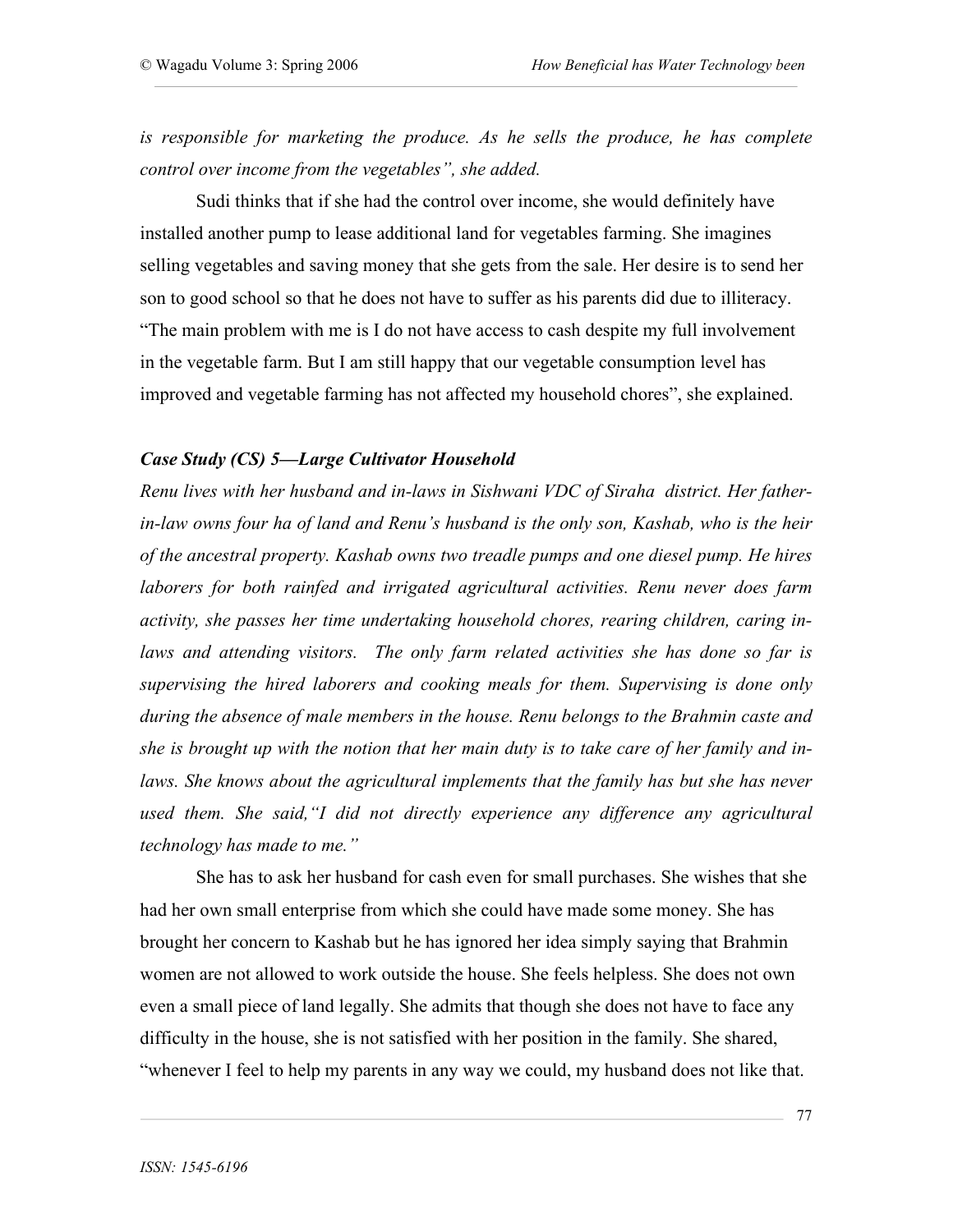He says that I am not allowed to spend for my parents. At times I feel very disappointed and cursed myself of being a woman."

### *Case Study (CS) 6—Large Cultivator Household*

*Shanta, forty-two, lives with her husband and children in a joint family in Chimdi VDC of Sunsari district. She has three school going children and most of her time is passed attending to household chores and children's needs. In her spare time, she tries to mingle with her matrilineal relatives. Ramesh, Shanta's husband, looks after the family and the their farm of seven ha. The family owns a diesel pump for irrigating paddy and a treadle pump for homestead vegetable farming.* 

*When Shanta was asked about the changes she experienced after buying treadle pump, she said that the pump was given to a koiri—local name for a professional vegetable grower—along with the homestead plot on lease. Prior to leasing out, Shanta used to look after homestead farm for seasonal vegetable growing for household consumption with the help of her female domestic helper. Now she does not have direct access to the farm and vegetables.* 

*Shanta shared that she has never experienced any positive change that treadle pump has brought to her life. In fact, the farm she has been using as kitchen garden has been given to koiri and now the family has to buy vegetables. Now, she has to ask her mother in law or Ramesh for money to buy vegetables. This change has negatively affected their habit of eating fresh vegetable from the farm. Shanta's access to income and workload remain the same despite the adoption of the technology.* 

## **DIFFERENTIAL IMPACTS ON RURAL WOMEN OF DIFFERENT CLASS Landless and Small Cultivators**

Past studies have shown that women of landless and small cultivator households have to work longer hours compared to the women of large cultivator groups. For example, in Pakistan, women from small peasant households are observed to work for an average of fifteen hours per day, even during the non-peak season (Khan and Bilquees, 1976). Likewise, in Indian state of Haryana, in the peak wheat harvest season women spend an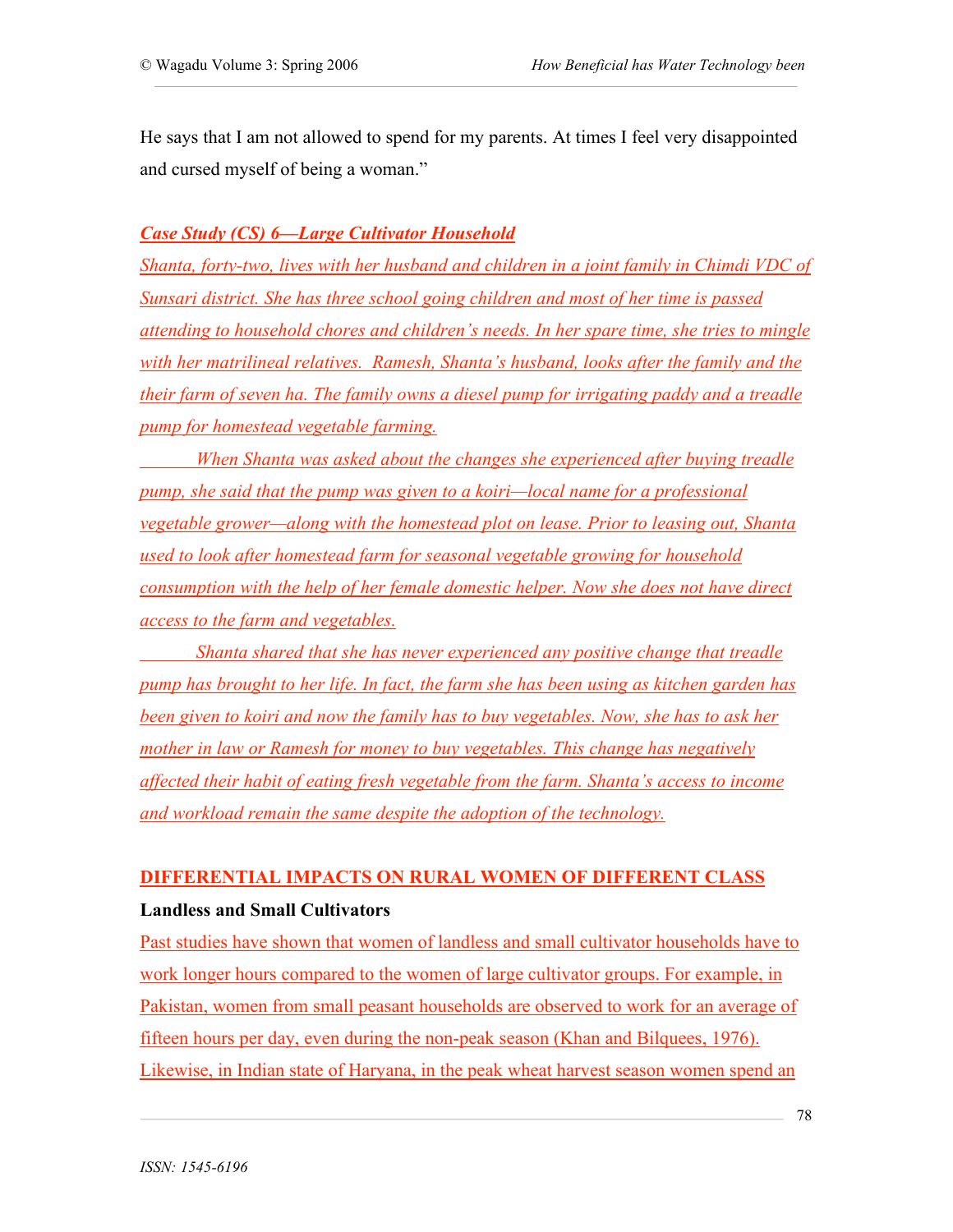average of 15 –16 hours or more a day on arduous manual work at home and in the fields and get little time to rest, whereas men do no housework and are able to take some rest in the afternoon, and perhaps even have a game of cards (Chakravorty, 1975). There are substantial evidences showing that women of landless and small cultivator households have very little time to rest. And, in this circumstance, if the introduced technology neither addresses their work burden nor improves their relative access to food and income, then the technology is likely to exacerbate the problems of women rather than alleviating them.

Both case studies (CS1 and CS2) of landless revealed that the treadle pump has brought positive change particularly to women's lives and their families in general, whereas, cases of small cultivators (CS3 and CS4) reveal mixed effects. On the one hand CS3 suggests the positive effects of adoption of pump on women's absolute access to income and daily consumption pattern. While on the other, CS4 does not show any differential impact on female members' absolute and relative access to income though there was an improvement in consumption of nutritious foods. However, the workload got increased in both cases but was manageable with an additional family labor. Initially, the intervention campaign of treadle pump in the case study villages had overlooked the landless farmers. These landless farmers are basically the migrants from other parts of the country and belong to lower caste. They settle down illegally at any available piece of public land and start making their living with whatever opportunity they get. These farmers do not command any respect from the other strata of the community. They are the most marginalized and vulnerable segment of the society. They hardly mingle with other social groups. Women and men of this category work as cheap laborers and often get exploited by their employers. It was only years later when LI-BIRD made an effort to include these landless families, particularly women, in its capacity building and empowerment program with the strategy of disseminating TP free of charge to each family and providing land for seasonal vegetable farming. The program was initiated by providing a pump and 0.067 ha of leased land to each family by making a homogenous group of twelve households per cluster. An executive committee of three—comprising fellow group members—is formed for every group to ensure proper compliance to the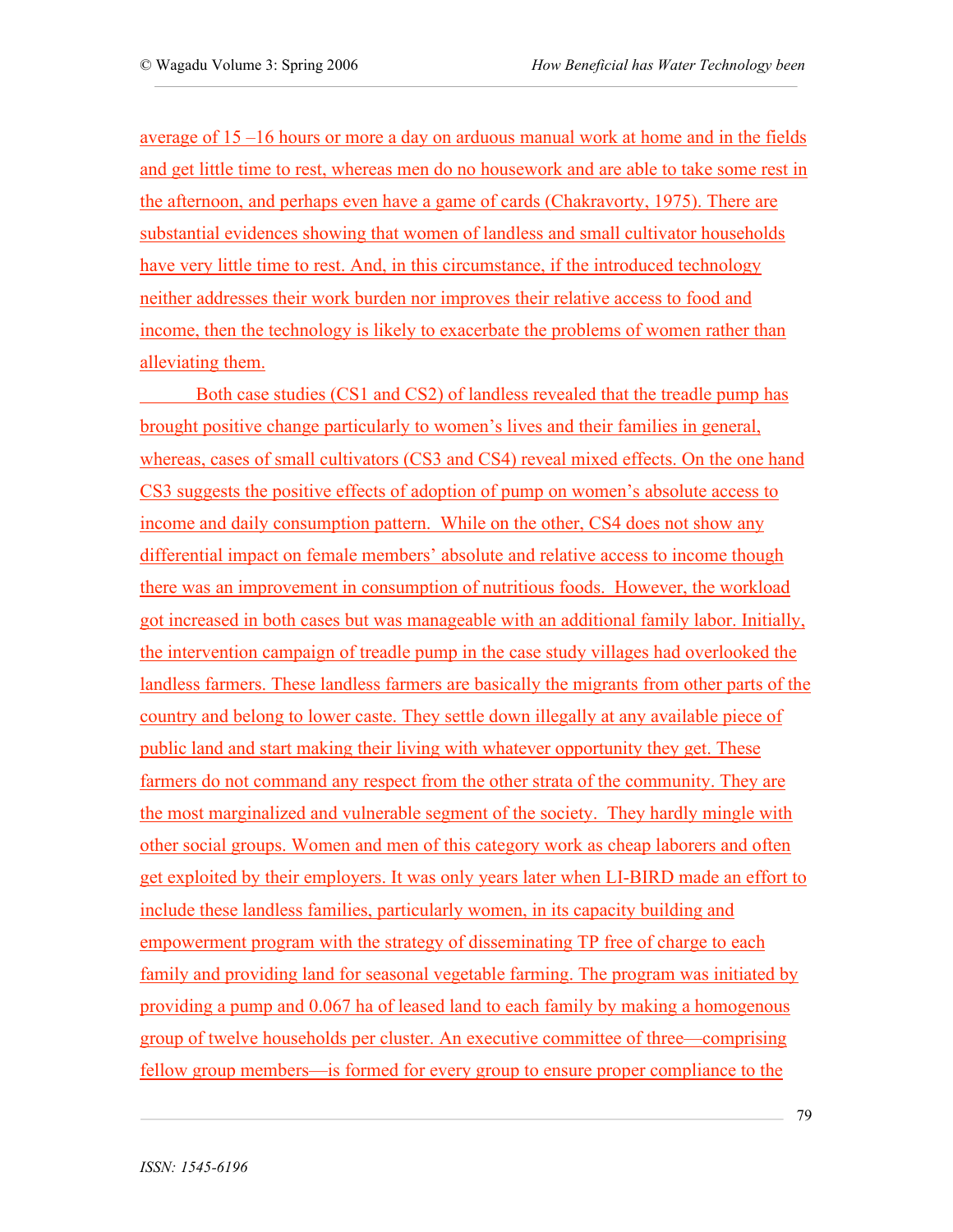rules and obligations and to resolve conflicts, if any. Our qualitative discussion revealed that so far no conflicts have surfaced and group members are satisfied with the performance of the committees. Women explained how they take turns among fellow group members to pedal, as continuous pedaling by single person was often painful for the lower part of the body. They maintained that LI-BIRD program has been very effective in improving their livelihoods and treadle pump has been a valuable irrigation asset.

In pursuit of information on post project impact on landless farmers, informal focus group discussions and unstructured interview sessions were organized with those farmers who had been into the program for last seven years. Data suggest that of the total interviewed farmers<sup>10</sup>, majority had been doing vegetable farming by leasing land on their own. This positive impact of the program has been taken seriously by the donor agencies, which is shown by their commitment for more funds for the implementation of similar programs in other pockets particularly for the women of landless families. However, the energy intensive issue that is associated with treadle pump has been neglected so far. A development policy agenda envisages labor intensive economic growth as playing a synergistic role in both sustainable development and poverty alleviation. Ultimately, there is a need for better understanding of both manual and mental work intensity in order to link work with well-being meaningfully (ibid).

#### **Large Cultivators**

As far as introduction of HYV-irrigation package is concerned, Agrawal (1998) argued that large households have clearly gained from this introduction in general and women in such households would have gained in terms of their absolute levels of consumption and perhaps even cash income, although not necessarily relative to men. However, there is not much literature on the effects of technology on women of large cultivator households in Asian context. The CS5 and CS6 represent the plight of women of large cultivator households. These large cultivators in the study locations are mainly upper caste people like *Bhrahmin* and *Chettri* and the family of both cases represent *Bhrahmin* caste. Renu's

<sup>&</sup>lt;sup>10</sup> The total number of these farmers was twelve because of difficulty in locating them. Once they are out of the program, they either migrate to other villages or resettle somewhere else.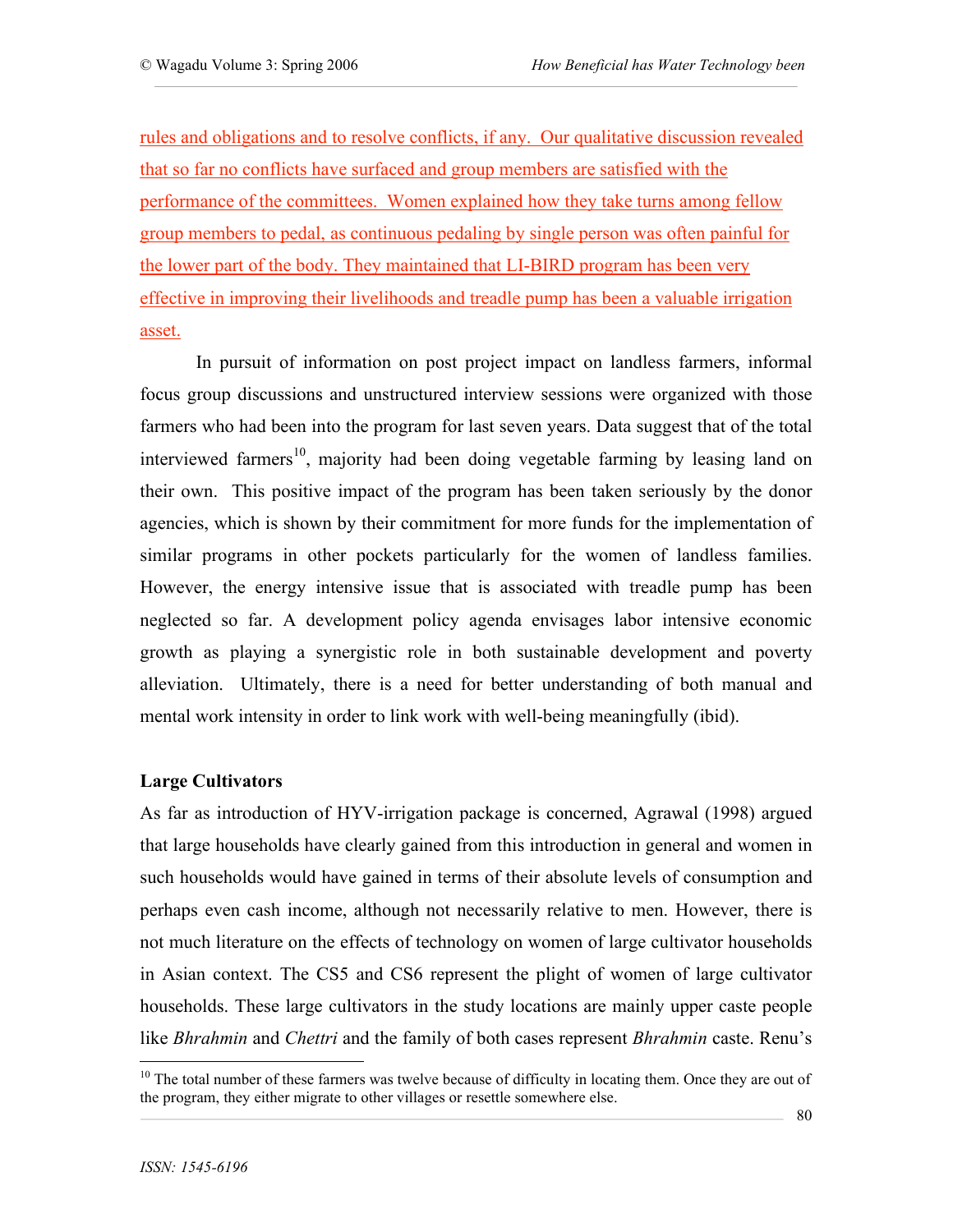case (CS5) clearly points that the adoption of treadle neither helped change her workload and consumption pattern nor her absolute and relative access to income. Likewise, in Shanta's case (C6), her position remained the same in terms of access to income. Though her workload reduced as the homestead farm was leased out to *koiri,* but it had negative implication on vegetable consumption pattern of the family, as Shanta did not have direct access to the vegetable farm after it was given to the *koiri.* From both large cultivators cases, it can be inferred that the changes whatsoever treadle pump brought in the family did not necessarily have positive effects on female members (Renu and Shanta) of the family, which, implies that women of these households category had not benefited directly from the adoption of the pump. Nevertheless, the effect of technological change is always context specific. But, if one argues in favor of women's specific access to and control over financial resources, the longstanding assumption of economic theory and development policy of seeing household as a unitary model can always be questioned.

### **GENDER DIVISION OF LABOR**

Our informal discussion and random-spot observation revealed that women of landless and small cultivator households are involved in pedaling. However, as pedaling for longer hours results in thigh pain, they take breaks in between and avoid pedaling especially during the menstruation period. It takes up to 5-6 hours of pedaling to irrigate 0.067 ha depending on the water requirement of vegetable crops. These women pedaled for about two hours daily with a break every 15-20 minutes in between. As figure 2 depicts, there is no difference in pedaling hours between men and women. In fact, women were found to be more involved than men in overall activities related to vegetable farming. However, this is true only with landless and small cultivator women as these families have limited livelihood choices and surplus family labor. Labor endowments are central to the well-being of the poor (Sen, 1981; Dasgupta, 1993) and assumptions about labor allocation within households are also central to a great many development interventions.

Women of large cultivator households were found primarily engaged in household chores and supervised hired labor especially during the absence of male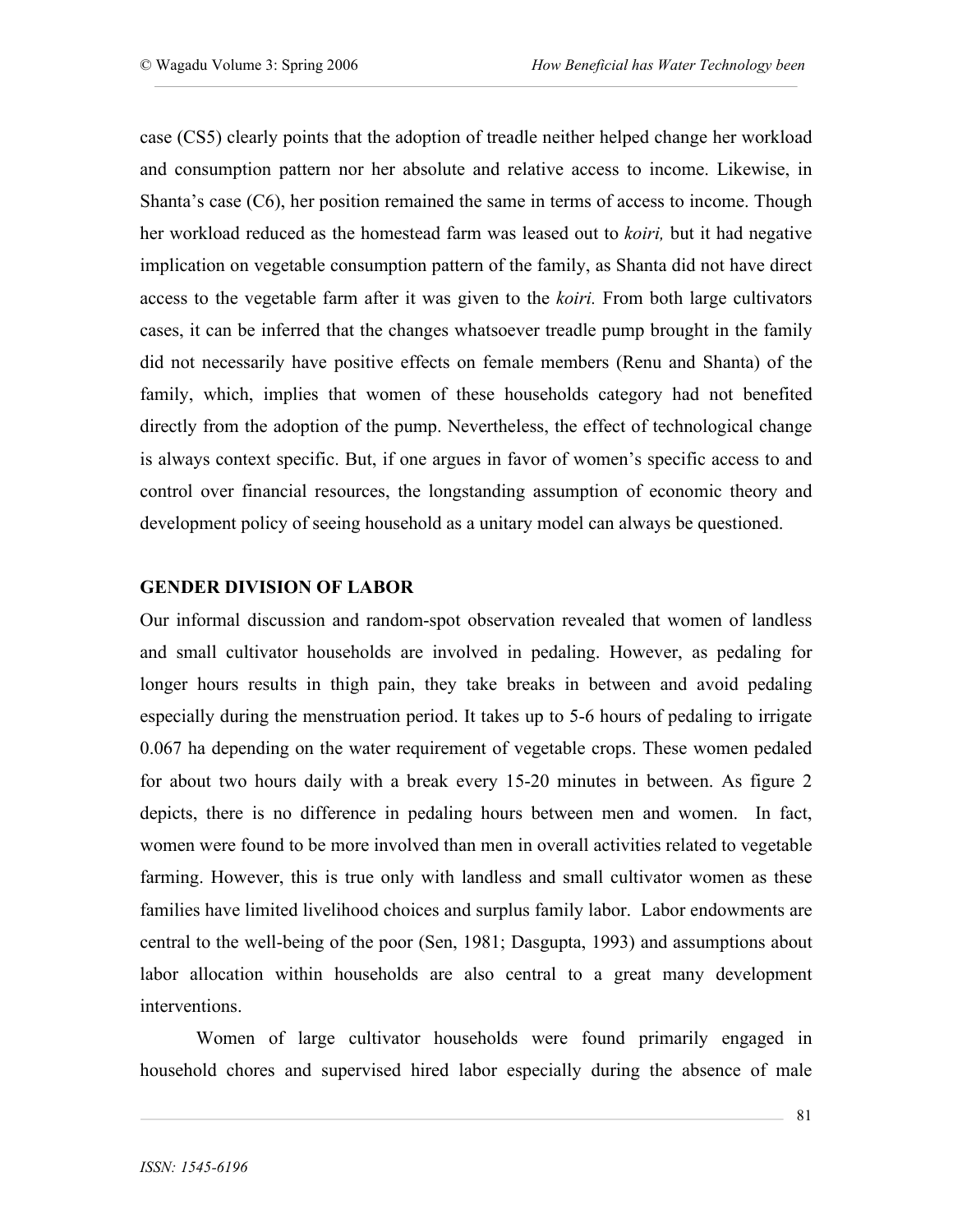members in the family. They do not work as family labor but cook meals for hired labor, whenever required to do so. Large cultivators in the study location belonged to high caste and are relatively well-off. Though women of landless and small cultivator category were happy with the pump, their preferences were diesel pumps mainly due to physical stress associated with the former. The electric pump option is ruled out as the villagers have been waiting for electrification for a long time. As far as the diesel pump is concerned, landless farmers simply find it unaffordable while small cultivators felt that they had been able to irrigate following traditional techniques anyway and did not thus feel the need to spend on it so far. However, these respondents were keen in suggesting institutional support for the adoption of diesel pumps so that more hectares can be brought under irrigation. Interestingly, few cases were found where women had their treadle pumps modified according to their convenience and needs, as one woman got her pump modified as a hand pump for drinking water purpose.



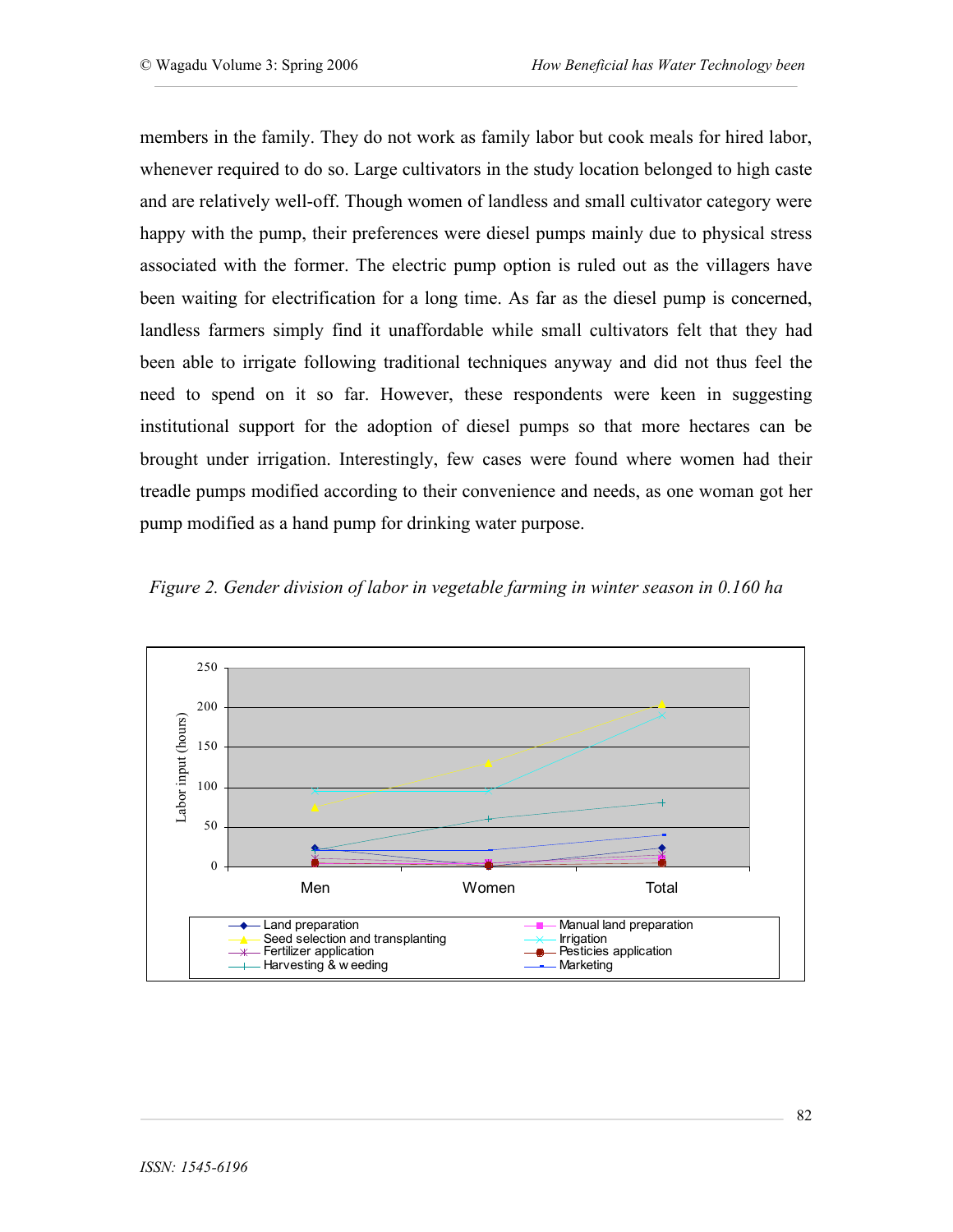**It was noted that treadle pump helped women become productive and take a leading role in household management. Considering the fact that male members of these communities increasingly prefer to out-migrate to Indian cities for work, the pump has given women an access to a comprehensible technology that has opened up avenues for income generation from a venture they are familiar with. Even when men are around, involvement of women is undoubtedly dominant in the treadle pump based vegetable farming. However, a majority of them believed that the technology is labor intensive. These rural women, who are generally confined to their households in patriarchal communities, now have an opportunity to come out in the marketplace and transact business. The field observation shows that while patriarchal sentiments may tend to regulate the use of technologies, technology use in turn might lead to a shift in gender power relation, particularly if the technological innovation is made with adequate gender consideration and institutional support. For example, in villages that were part of this study, men participated in promotional activities of intervening agencies and took a unilateral decision of installing the technology in their houses but once the technology got installed, women became the primary users of the technology (Upadhyay, 2004).** 

*Our informal discussion revealed that male farmers realized that women are better vegetable growers than themselves. In the villages that were part of the study, women start their day at 4.30 in the morning with household chores and thereafter, they head to the field and spend their time in farm until early afternoon and return home to take care of household chores. They go back to the field after feeding the family members and remain there until late evening. They do almost every agricultural activity except for ploughing.* 

## **Rural Women of Different Class: Commonalities and Differences**

The study shed light on a number of effects that the technological change has brought to the rural women of three different class—landless, small and large cultivators. Table 1 outlines some differences and commonalities that the women of different classes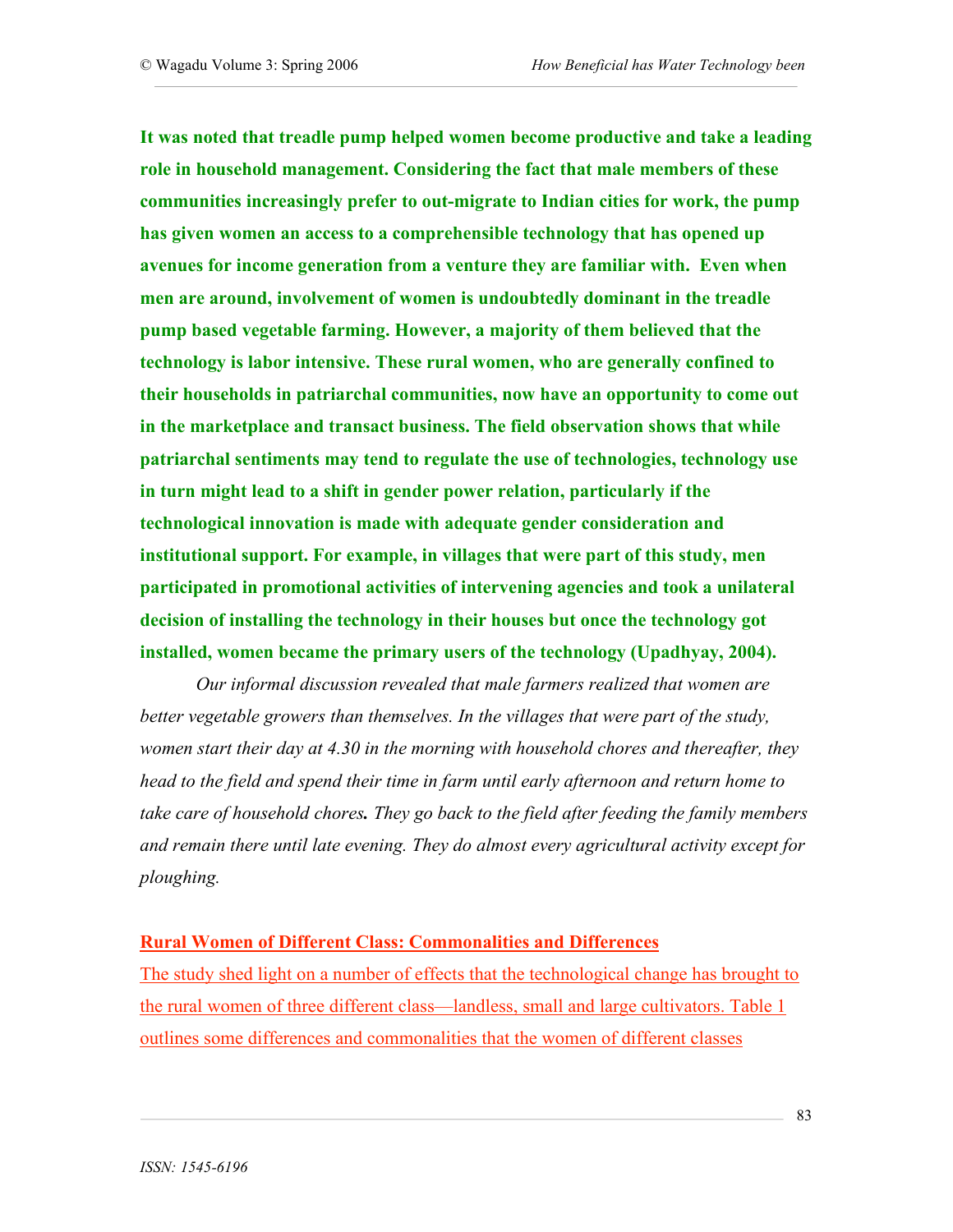experienced due to the use and effect of treadle pump as observed in six research locations.

 Everts (1998) argues that technology plays a central role in the development process. As far as the impact of agricultural technology on rural women is concerned, many authors (Palmer, 1978; Whitehead, 1985, Mies and Shiva, 1993) argue that technology has done more harm than benefits to rural women. However, it can be argued that the harmful and beneficial aspects of technology are context specific and should not be considered universal. But, more importantly, as far as the effect of agricultural technological change on women is concerned, it primarily depends on intra-household gender relationships. Besides, culture and gender ideology are also crucial factors affecting women's access to innovations. Perceived roles, responsibilities and relationships of every individual in rural communities of Nepal are rooted in the complex socio-cultural matrix. Challenging and replacing any traditionally perceived role is not a simple process. The commonality among these cases is that regardless of beneficiary's class status, overall benefits of the adoption of the pump had been positive. However, the cases do not corroborate with the aforesaid findings of positive benefits if seen exclusively from a gender perspective. For example, Phuleshoridevi, Sebaki and Bhubaneshwori (CS1, CS2 and CS3) not only benefited from the adoption in terms of their and family's consumption pattern, but their access to household and cash resources had also been relatively improved.

Conversely, Sudi's (CS4) case presents an example of neutral effect of technology on women. Despite, Sudi's significant involvement in vegetables farming, her absolute and relative access to financial resources had not been affected by the technology adoption. She wanted to have her own pump not only in terms of mere ownership but also in terms of the power to have full access and control over pump and revenues generated from it. She agreed that the adoption has helped the family in the time of financial crunch and family's consumption pattern of green vegetables has improved. Large cultivators' cases revealed that both Renu's and Shanta's (CS5 and CS6) position in the household remained the same in terms of their access to income despite the adoption. Likewise, no significant improvement in their consumption pattern was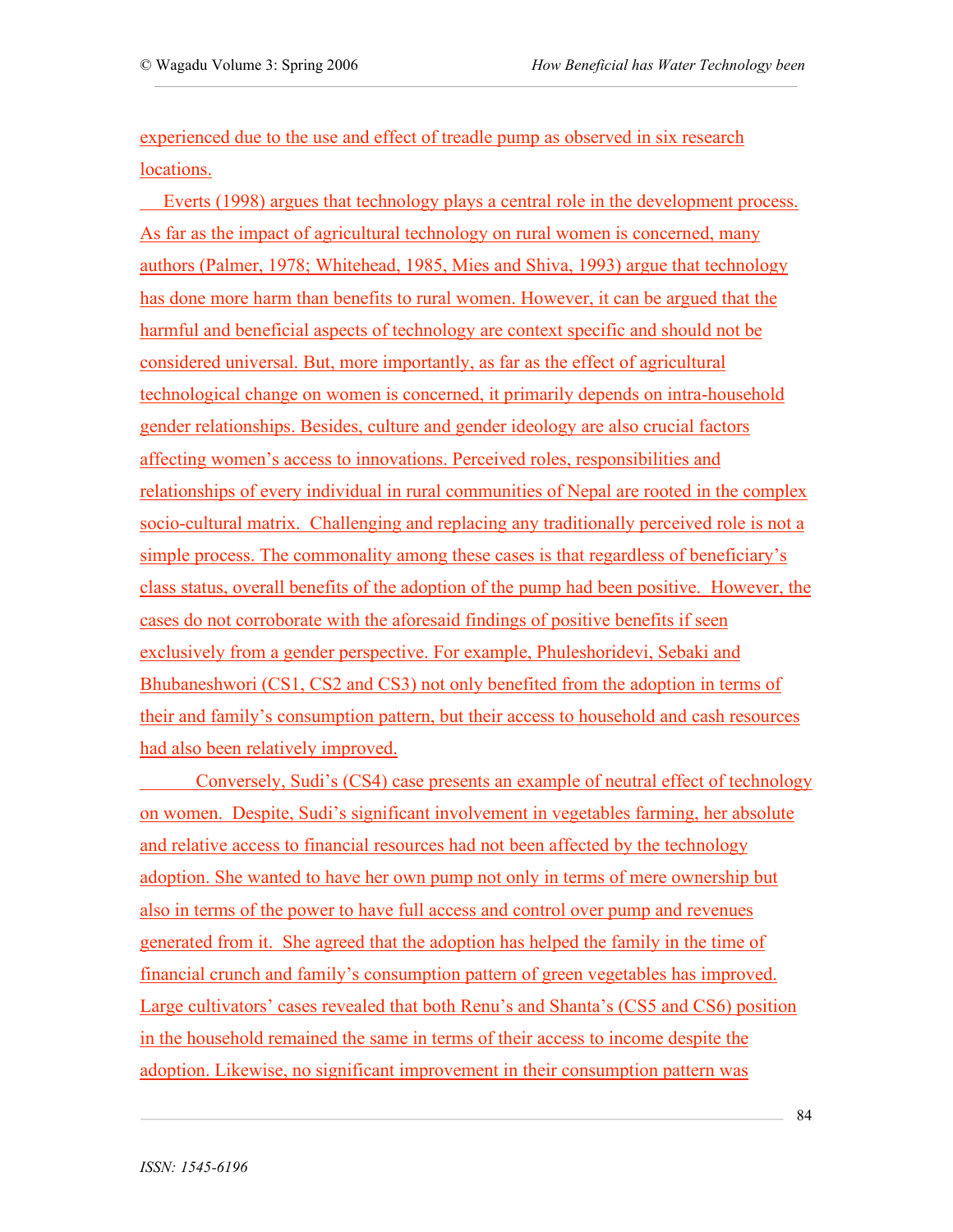observed. In fact Shanta (CS6) lost her access to the homestead farm, which resulted in declining access to fresh vegetables though there was a reduction in her workload too.

These cases from micro perspectives give rise to a number of significant questions. For example, why was Sudi's desire of getting another pump not met? And, why did she not have access to resources generated by the adoption of the technology despite her significant labor contribution? How can the technological change help transform the lives of these women? The Nepalese situation reveals the complex web of social and cultural factors that influence women's access to and ownership of any agriculture related innovations, which eventually influence women's access to income, food, workloads and livelihood options. The main difference among these cases is the economic class, which is the major factor assumed by the study to look at the changes brought by treadle pump. However, the case studies have shown that despite being in same class category—for example, small cultivator (CS3 and CS4)—the changes that women experienced were very different. For example, Bhunasenhwori and Sudi belong to the same class and community but the changes brought by the adoption had differential impact on them. This is attributed to their intra household gender relationship. This is attributed to their intra household gender relationship. Had Sudi's husband been like Mr. Yadav—Bhubanshwori's husband—it would not be wrong to assume that Sudi would have also undergone similar positive changes. This suggests that in cases CS1, CS2 and CS3 the intra-household gender relation is quite egalitarian whereas in CS4, CS5 and C6 it is patriarchal.

| $\frac{Case}{No.}$ | Socio-<br><i>economic class</i> | Differential impacts on women                       |                                              |                                |  |
|--------------------|---------------------------------|-----------------------------------------------------|----------------------------------------------|--------------------------------|--|
|                    |                                 | <i>Income</i>                                       | <b>Consumption</b>                           | <b>Workload</b>                |  |
|                    | <b>Landless</b>                 | Enhancement in access to<br>and control over income | Overall improvement in<br>normal food intake | Workload has been<br>increased |  |

## *Table 1. Differential impact of technology adoption on rural women*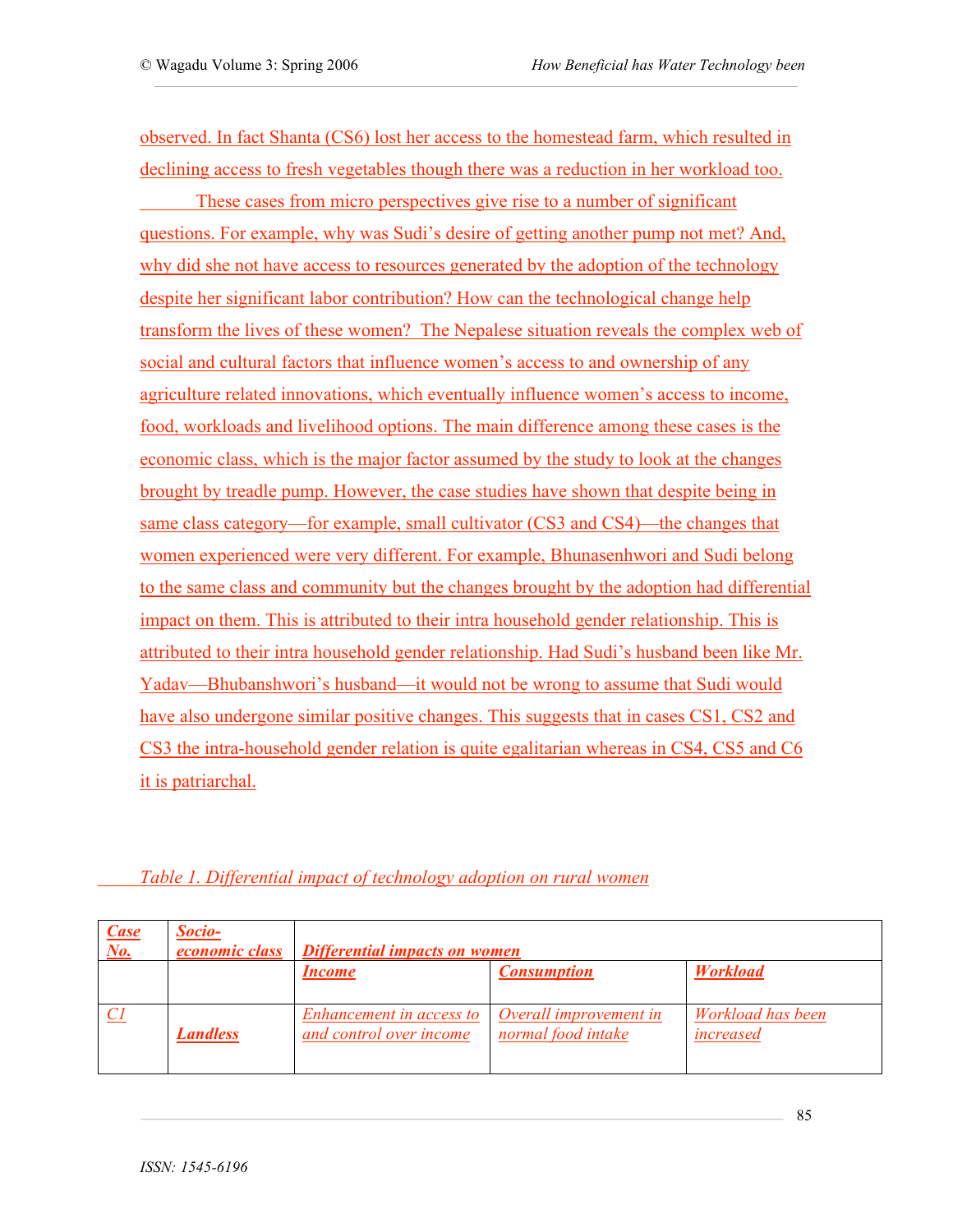| $\overline{C}2$ |                             | Significant improvement<br>in overall household<br>income which resulted in<br>social recognition in the<br><i>community</i>    | Progress in vegetable and<br>other food grain intakes                               | A little change in working<br>hours, however, no<br>evidence of increasing<br>workload |
|-----------------|-----------------------------|---------------------------------------------------------------------------------------------------------------------------------|-------------------------------------------------------------------------------------|----------------------------------------------------------------------------------------|
| C <sub>3</sub>  | <b>Small</b><br>cultivators | Access to income and<br>control over it has helped<br><i>improve family status;</i><br>male out-migration had<br><i>stopped</i> | Positive change in daily<br>eating habits                                           | Have become efficient<br>and effective in managing<br>time                             |
| C4              |                             | No change in terms of<br>access to income                                                                                       | Change in eating habits<br>with more focus on green<br><i>vegetables and fruits</i> | Slight increase in<br>workload but manageable<br>with additional family<br>labor.      |
| C <sub>5</sub>  | Large<br>cultivators        | The situation remains<br>unchanged                                                                                              | No significant change in<br>consumption pattern                                     | No change in workload                                                                  |
| C6              |                             | No change in access to<br><i>income</i>                                                                                         | <b>Decline in green</b><br><i>vegetable consumption</i>                             | No change in workload                                                                  |

86 The study suggests that even within the smallest social setting—i.e., a household neither the interest of all members are similar nor their power and status. And these differences effect individual family member's absolute and relative access to income, consumption and workloads. This implies that class difference may not be the only reason of differential impact of technological change but the change is also affected by the nature of male and female relationship in the household. In other words, the effects of technological change on rural women may not only differ by class but also by intrahousehold gender relationship. This relationship depends on the degree of association or bond to which economic and social interest of husbands and wives are congruent. At this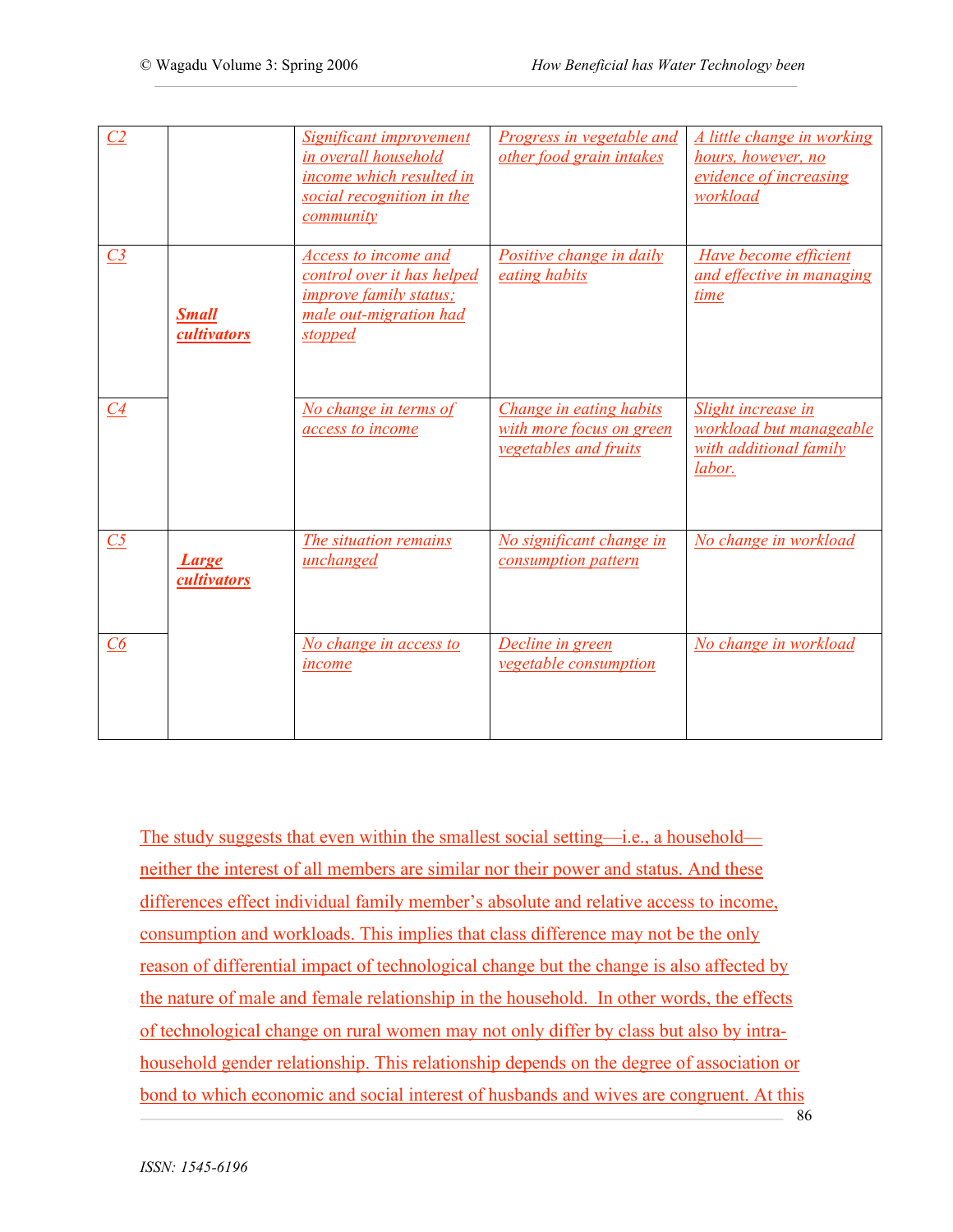point, I fully agree with Agrawal's (1998: 53) argument that "economic self-interest plays a significant role in intra-family gender relations, which would be revealed with particular starkness in gender conflict over a critical form of property such as land." I extend it further by identifying that the critical form of property cannot be limited to land but to other productive resources like intermediate irrigation technology and agricultural implements. It is also true that this form of resource may not be valuable as land but can be used as an alternative livelihood means by resource poor peasant families in general and by women in particular.

## **CONCLUSION**

The findings of this study indicate that the effects of treadle pump as a technological change on rural women of Nepal *terai* are highly complex and contextual. Therefore, one should be careful in making sweeping generalizations across women of different socioeconomic classes. The findings broadly suggest that by studying the effects of technological change on rural women, it is necessary to deepen the focus to intrahousehold gender relations rather than looking at mere categorization based on socioeconomic class. Cases of small holders are the examples, which clearly depict how intrahousehold gender relation does matter when it comes to female members' absolute and relative access to income. Thus, a generalization of the effect of the technological change on women of any particular class category is unreasonable as the effects of any technological change largely depend on intra-household gender relation, which is governed by complex socio-cultural principles and ideology that are rooted in the social structure of rural Nepalese community. Case studies have shown that gender identities prevail over class-based identities even in a small social setting.

The cases of landless farmers (CS1 and CS2) reveal that these families could also be the potential beneficiaries of the technology if given opportunities. With adequate institutional support mechanism, women of this category benefited immensely in all three aspects (income, consumption and workload). This implies that overlooking the problem of landless farmers by any technology intervening agency or development organization may further marginalize them, as these families often do not have access to technology as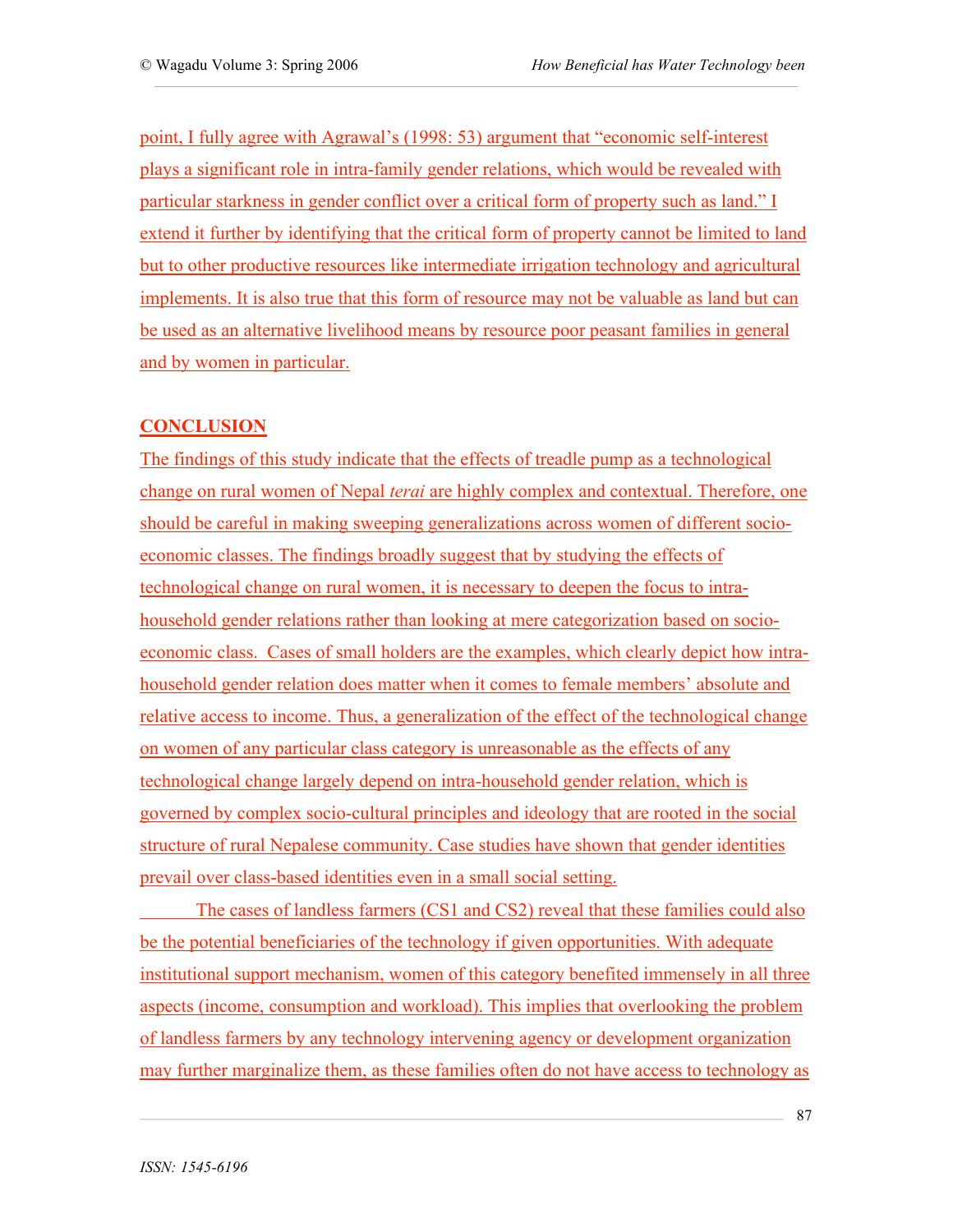smallholders and large cultivators do. Access to the technology for large cultivator households does not necessarily mean that women of these households have benefited by the adoption. Despite the adoption of treadle pump, the position of women of these households remained unchanged. In fact CS6 reveals negative impact on consumption patterns after the adoption.

## **Acknowledgements**

This paper is based on preliminary findings of on-going comparative study of South Asian countries led by myself. The project is funded by International Water Management Institute (IWMI). I would like to thank the participating respondents of all the case study households and field office teams of LI-BIRD and IDE in Sunsari and Siraha. Special thanks are due to the participants of Agricongress 04, Kuala Lumpur, Malaysia (4-7 October 2004) and ITP Workshop, Anand, India (29-30 March 2004) for their feedback on earlier versions of this work which I presented in these venues. I am grateful to N. Pant, L. Maarse, S. Phansalkar, M. Samad, T. Shah, M. Giordano and D. Adhikary for comments and to P. Patel, N. Rajput and P. Reghu for research assistance. **REFERENCES** 

Agrawal, B. (1980) 'Technical Change and Rural Women in Third World Agriculture: Some Analytical Issues and an Empirical Analysis'. London: University of Sussex, Institute of Development Studies.

Agrawal, B. (1984) 'Rural Women and The High Yielding Variety Rice Technology'. *Economic and Political Weekly* 19 (13).

Agrawal, B. (1985) 'Women and Technological Change in Agriculture: The Asian and African Experience', in I. Ahmed (ed) *Technology and Rural Women: Conceptual and Empirical Issues,* London: George Allen and Unwin Ltd.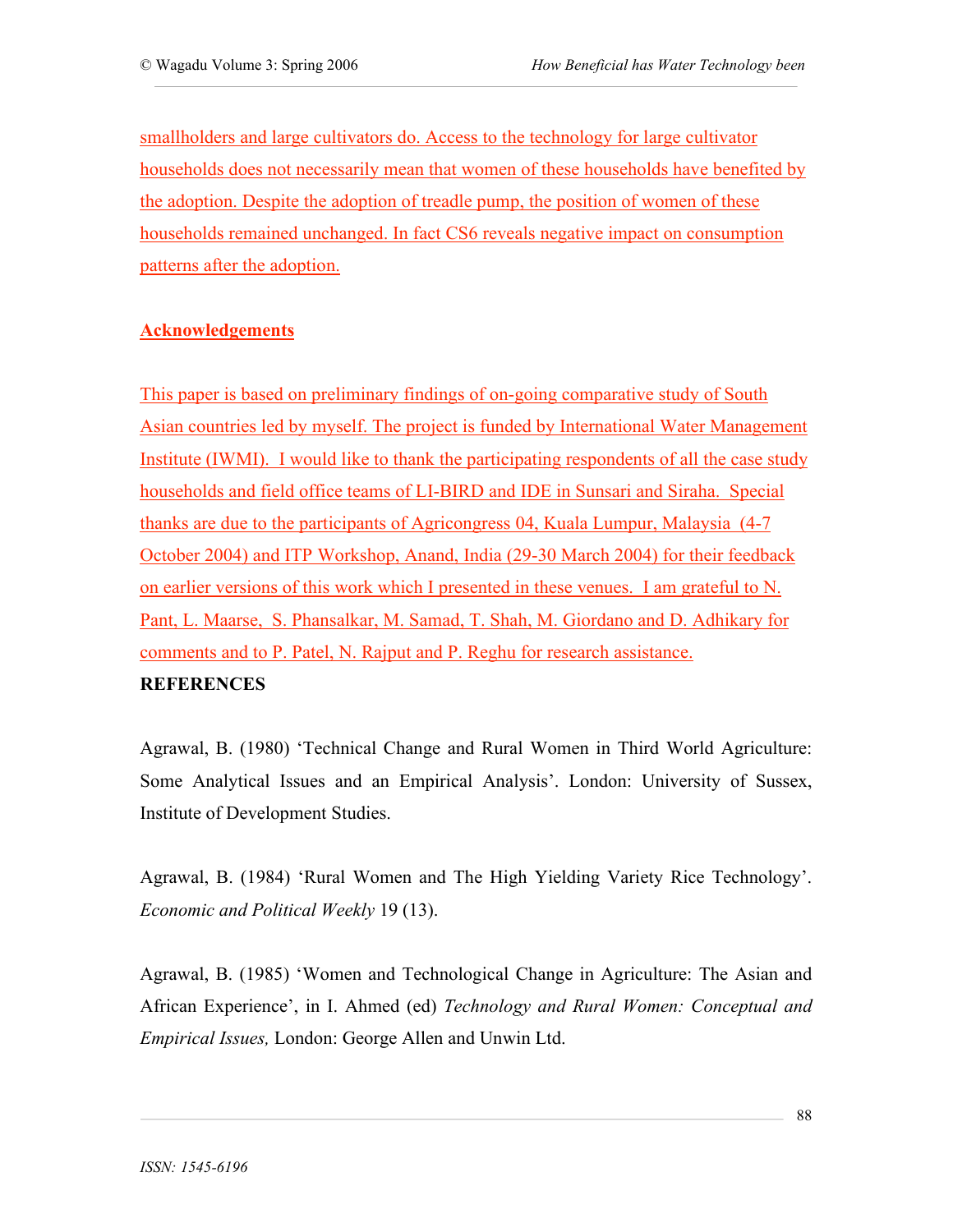Agrawal, B. (1998) *A Field of One's Own: Gender and Land Rights in South Asia.* London: Cambridge University Press.

Ahmed, I. (1985) *Technology and Rural Women: Conceptual and Empirical Issues.* London: George Allen and Unwin Ltd.

Ahmad, M. and Jenkins, A. (1989) 'Traditional Paddy Husking-an Appropriate Technology Under Pressure', in M. Carr (ed) *Women and the Food Cycle,* London: Intermediate Technology Press.

Bhaduri, A. (1985) 'Technological Change and Rural Women: A Conceptual Analysis', in I. Ahmed (ed.), *Technology and Rural Women: Conceptual and Empirical Issues*, London: George Allen and Unwin Ltd.

Banerjee, J. (1985) 'Implications of Technology for Women in Rural Sector', in S.C Jain (ed), *Women and Technology,* India: Rawat Publications.

Bartsch, W. H. (1977) *Employment and Technology in Asian Agriculture.* New York: Praeger.

Booth, D., et al. (1998) 'Participation and Combined Methods in African Poverty Assessment: Renewing the Agenda', London: Social Development Division, Department for International Development (DIFD).

Chakravorty, S. (1975) 'Farm Women Labor: Waste and Exploitation's Social Change', New Delhi: New Delhi Council for Social Development.

Collier, W.L., et al. (1974) 'Choice of Technique in Rice Milling in Java: A Comment', New York: Agricultural Development Council, Research and Training Network.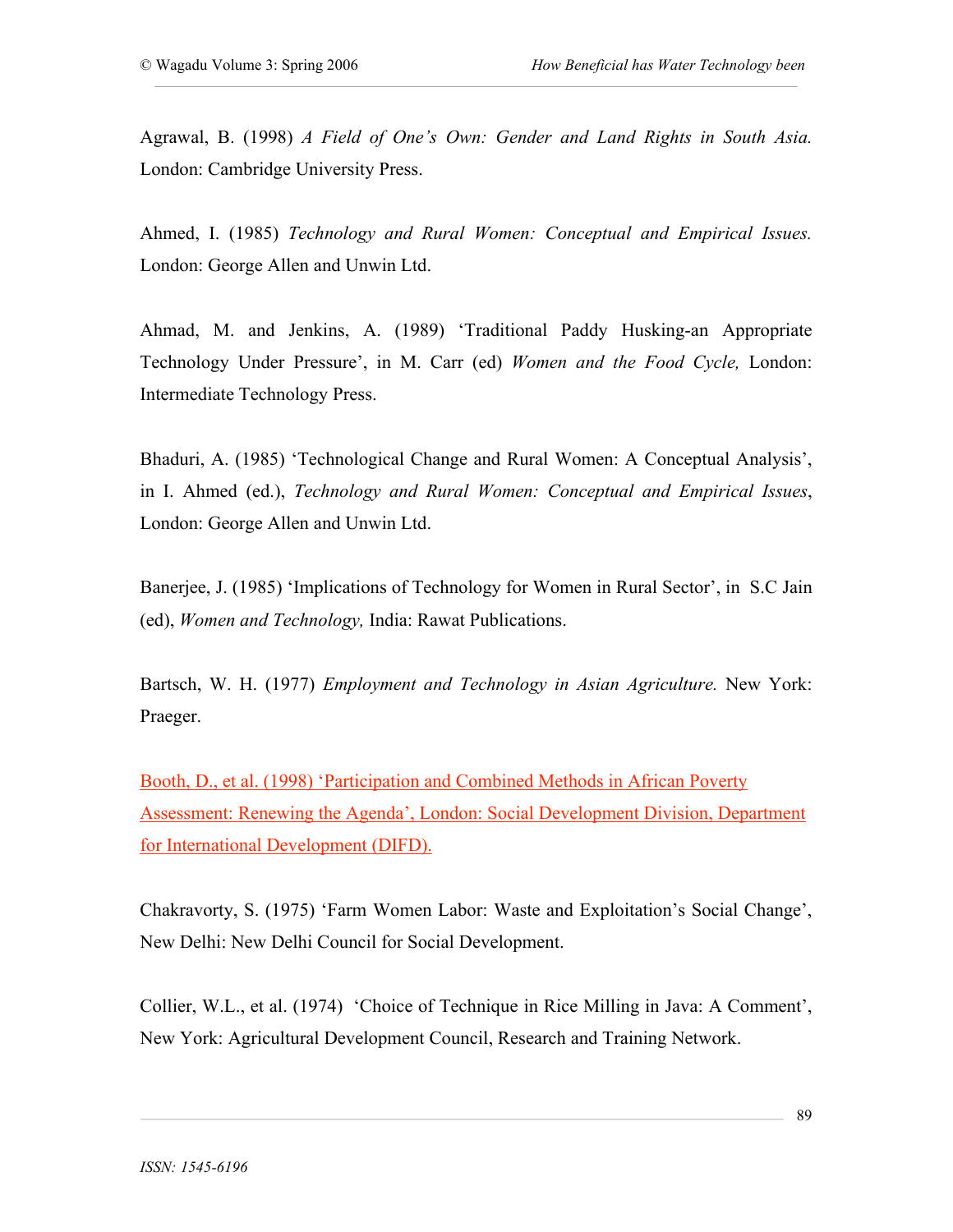Dasgupta, P. (1993) *An Inquiry into Well-being and Destitution.* Oxford: Clarendon Press.

Dey, J. (1975) 'Role of Women in Third World Countries', MA thesis, London: Agricultural Extension and Rural Development Center, University of Reading.

Everts, S. (1998) 'Gender and Technology: Empowering Women, Engendering and Development', Amsterdam: TOOL Consult.

Germain, A. (1976) 'Women's Role in Bangladesh Development: A Program Assessment', Dhaka: Ford Foundation.

Harriss, B. (1979) 'Post Harvest Processing Systems in Rural Bangladesh: Technology, Economics and Employment. Bangladesh', *Journal of Agricultural Economics* 2(1): 23- 50.

Hariss, B. (1977) 'Paddy-milling: Problems in Policy and the Choice of Technology, in B.H. Farmer (ed), *The Green Revolution? Technology and Change in Rice-growing Areas of Tamilnadu and Sri Lanka,* London: Macmillan.

Harrod, R. F. (1948) *Towards a Dynamic Economics.* London: Macmillan.

IDE. (2004) 'Regional Office Progress Report', Lahan, Nepal: International Development Enterprises.

Hicks, J.R. (1932) *The Theory of Wages.* London: Macmillan.

Jackson, C. (1995) 'From Conjugal Contracts to Environmental Relations: Some Thoughts on Labour and Technology', Institute of Development Studies Bulletin No. 26. London: Institute of Development Studies.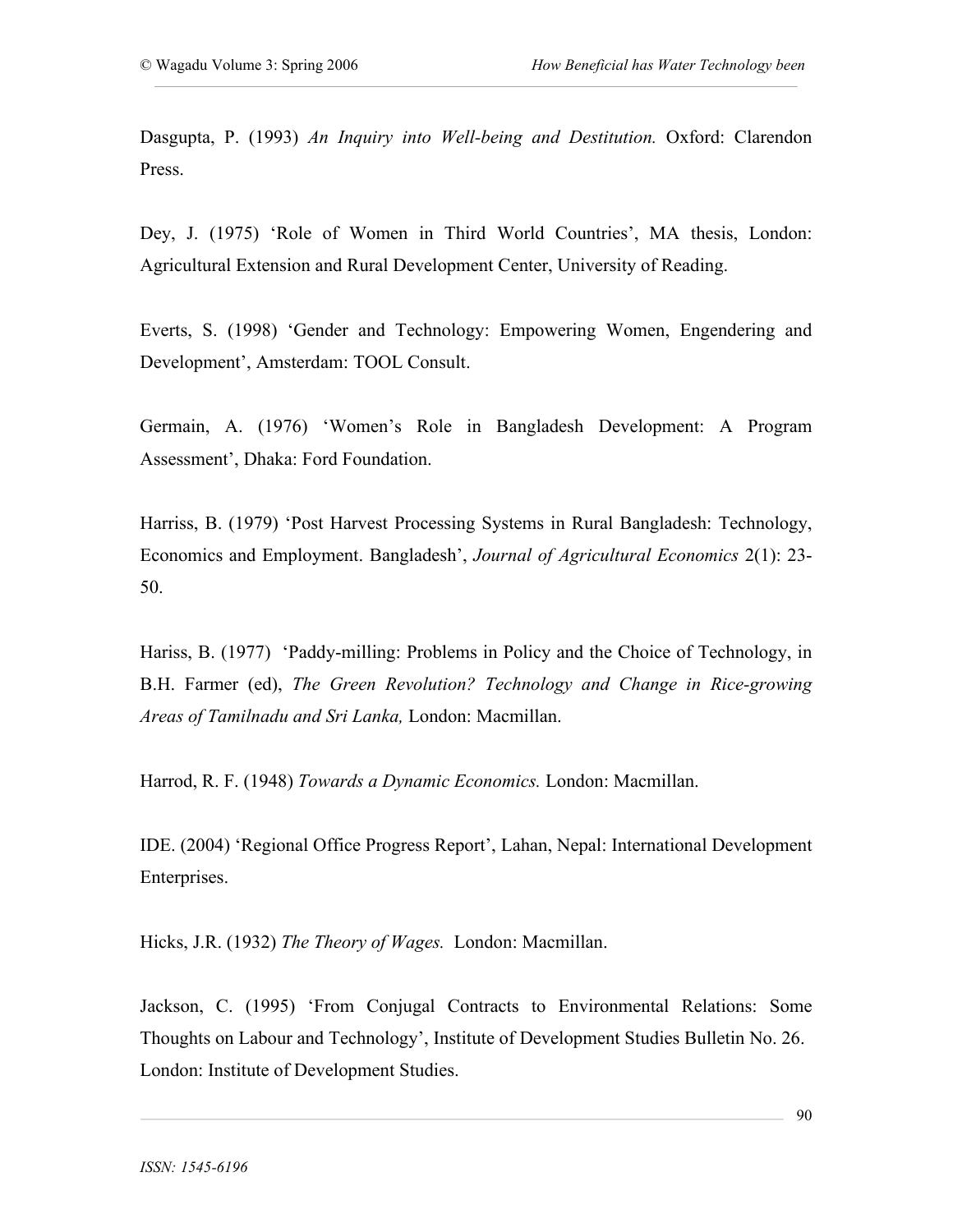Koirala, G. P. (2001) 'Shallow Groundwater Irrigation in the Nepal Terai: Constraints and Opportunities', *Water Nepal* 8 (1/2):13-37.

Khan, A. S. and F. Bilquees (1976) 'The Environment, Attitudes and Activities of Rural Women: A Case Study of a Village in Punjab, Pakistan', *Development Review* 15 (3).

Korf, B. (2004). 'War, Livelihoods and Vulnerability in Sri Lanka', *Development and Change* 32 (2): 275-295.

Koirala, G. P. and G. B. Thapa (1997) 'Food Security Challenges: Where Does Nepal Stand?' Winrock Research Report 36. Kathmandu.: Winrock International Institute for Agricultural Development.

Metha, R. (2004) 'The IDE Way to Customer Creation', New Delhi: International Development Enterprises.

Mies, M. and V. Shiva (1993) *Eco-feminism*. London: Z Books.

NPC (2004) 'The Tenth Plan (Poverty Reduction Strategy Paper) Summary', Kathmandu: National Planning Commission.

Olin, U. (1977) 'Integration of Women in Development: Program Guidelines', New York: United Nations Development Program.

Orr, A., A.S.M.N. Islam and G. Barnes (1991) 'The Treadle Pump: Manual Irrigation for Small Farmers in Bangladesh' Dhaka: Rangpur Dinajpur Rural Service.

Paolisso, M.; Regmi, C. S. (1992) 'Gender and the Commercialization of Subsistence Agriculture in Nepal' Washington, D. C., and Kathmandu, Nepal: International Center for Research on Women and New ERA.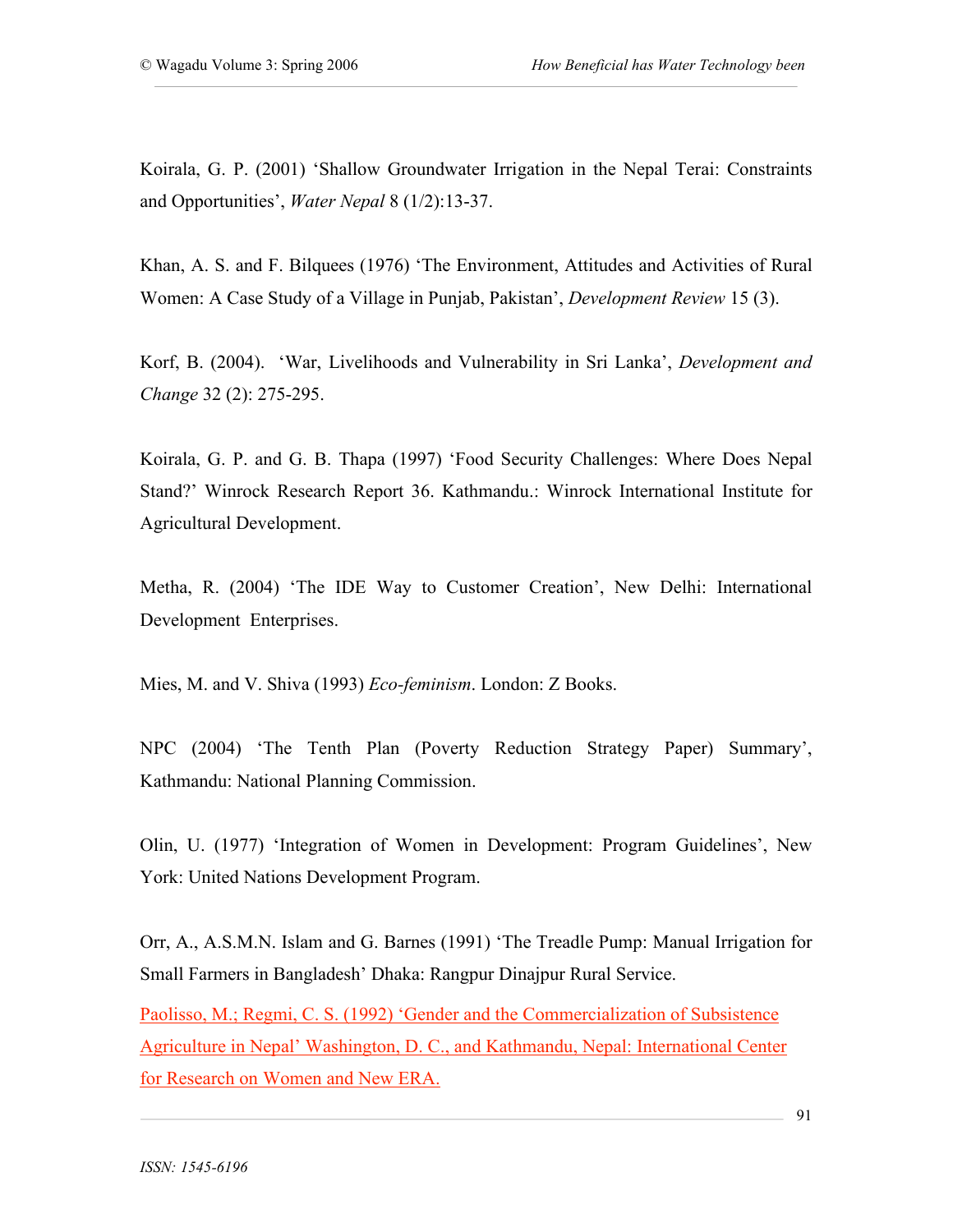Palmer, I. (1978) 'Women and Green Revolution' Paper presented to the Conference on the Continuing Subordination of Women in the Development Process, London: Sussex Institute of Development Studies (17-22 September).

Palmer, I. (1975) 'The New Rice in the Philippines: Studies on the Green Revolution' United Nations Research Institute for Social Development Report 10.

Palmer-Jones, R. W. (1993) 'Agricultural Wages in Bangladesh: What the Figures Really Show?', *Development Studies* 29(2): 227-300.

Parajuli, U. N. (1999) 'Agro-ecology and Irrigation Technology: Comparative Research on Farmer Managed Irrigation Systems in the Mid-hills of Nepal', PhD Thesis, The Netherlands: Wagengingen University.

Ramaswamy V. and S. Sengupta (2002) 'The Treadle Pump Changing the Lives of Women and Men', Bangalore: Human and Institutional Development Forum.

Sen, A. (1981) *Poverty and Famines: An Essay on Entitlement and Deprivation.* London: Oxford University Press.

Shrestha, M. M. (1981) 'Irrigation Technology in Nepal and its Impact on Rural Poor', in Greeley M. and M. Howes (eds.), *Rural Technology, Rural Institutions and the Rural Poorest*. Bangladesh: Center on Integrated Rural Development for Asia and Pacific.

Shah, S.G. (2001) 'Irrigation Development in Nepal', Kathmandu: Asian Development Bank.

Shah, T., et al. (2000). 'Pedaling out of Poverty: Social Impact of a Manual Irrigation Technology in South Asia', IWMI Research Report 45. Colombo: International Water Management Institute.